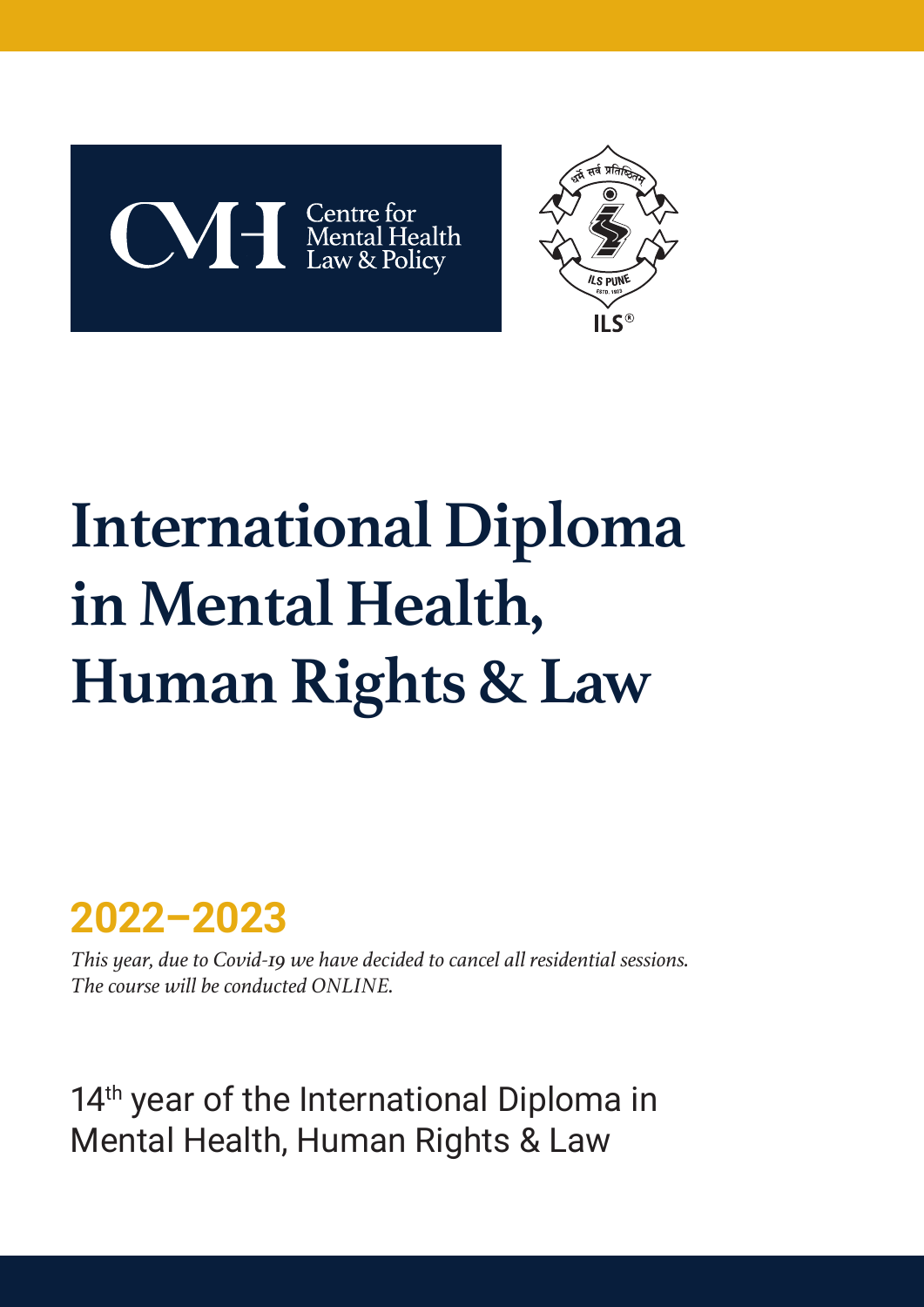ILS would like to thank Ms. Natalie Drew (Technical Officer) and Dr. Michelle Funk (Unit Head),Policy, Law and Human Rights Unit, Department of Mental Health and Substance Use, World Health Organization, Geneva, for their substantial technical contribution towards the development of the course curriculum and teaching materials and for their ongoing organizational support.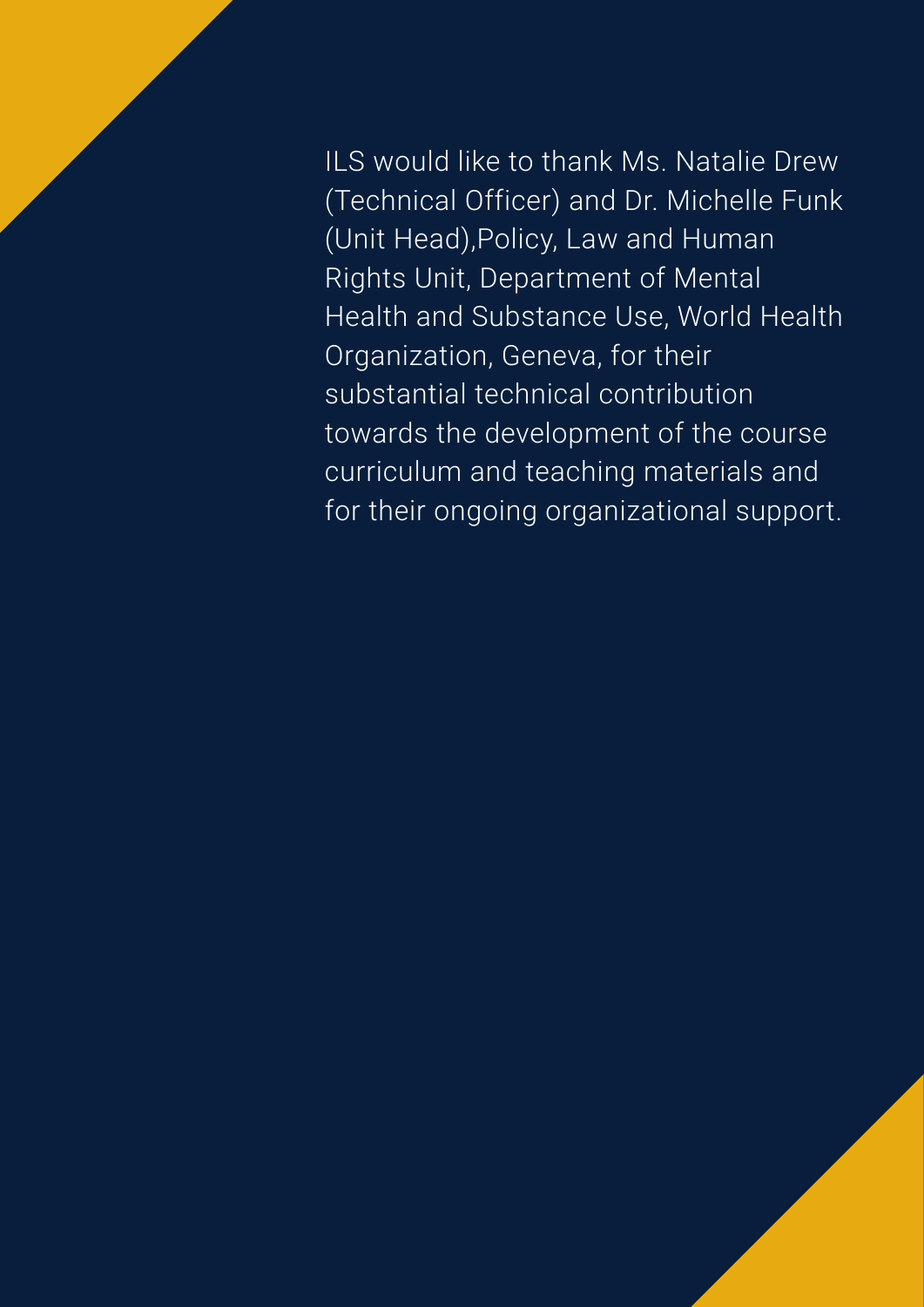### **CONTENTS**

### **Part I**

- 1. ABOUT ILS
- 2. ABOUT PUNE
- 3. TRAVEL AND ACCOMMODATION

### **Part II**

#### **Course Details**

- 1. ADMISSION PROCEDURE
- 2. TIME TABLE FOR ADMISSION
- 3. FEE AND PAYMENT DETAILS

### **Part III**

#### **Course Description**

- 1. OBJECTIVE OF THIS DIPLOMA
- 2. COURSE STRUCTURE AND DETAILS
- 3. MODULES
- 4. TEACHING METHODS
- 5. ASSESSMENT
- 6. OUR FACULTY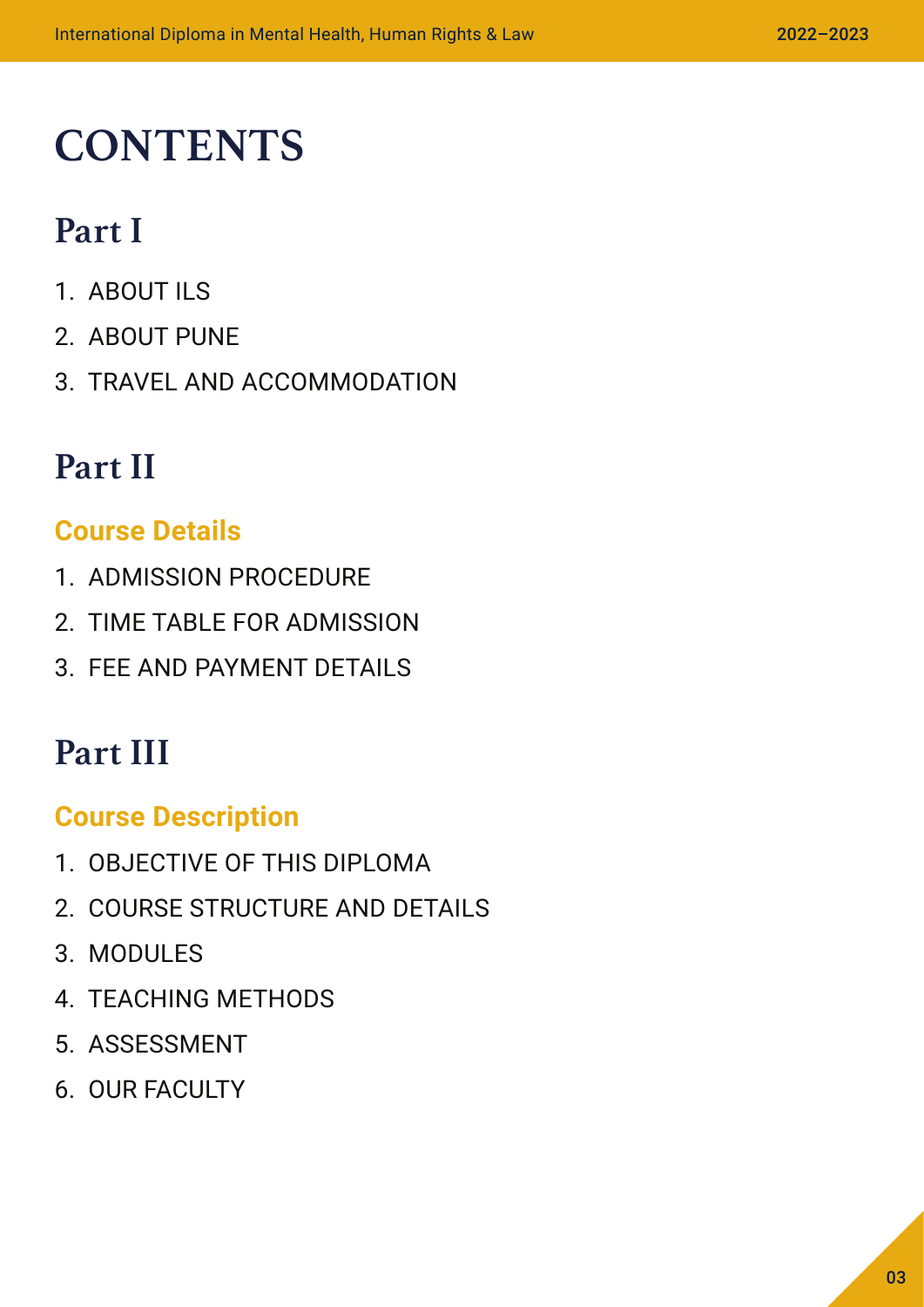### **PART I**

Launched in October, the *International Diploma in Mental Health, Human Rights & Law*, is a result of a collaboration between World Health Organization, Geneva and the Indian Law Society (ILS) Pune, India.

With the the United Nations Convention on the Rights of Persons with Disabilities (UNCRPD) coming into force in 2008, there was an urgent need to raise awareness on the Convention and provide guidance on its implications in relation to future national mental health policy, legislation, services and practice. The International Diploma is a response to this perceived need for training in this area.

The Indian Law Society is pleased to announce admissions for the 14<sup>th</sup> batch of the International Diploma in Mental Health, Human Rights & Law for the academic year 2022-2023.

### **ABOUT ILS**

The Indian Law Society is a society registered under the Societies Registration Act, 1860, and the Bombay Public Trusts Act, 1950. The Society was established in 1923 by renowned personalities in law. The objective of the Society is to impart professionally desired and socially relevant legal education on a scientific basis.

The Indian Law Society considers legal education as liberal education and emphasizes the professional aspects of legal education. The Society is committed to impart education which will serve the eternal principles of justice, liberty and equality. The mission of the Society is to prepare socially responsible lawyers who will uphold the values of rule of law and democratic principles. To fulfill the commitment to the mission and aim of the Society, Law College, Poona, now known as the 'ILS Law College, Pune', was established in 1924. The Society also established the Institute of Advanced Legal Studies (IALS), a Research Institute to support the Society in fulfilling its mission. The IALS promotes research in law and legal awareness among lay people to strengthen a legal culture supportive of the rule of law.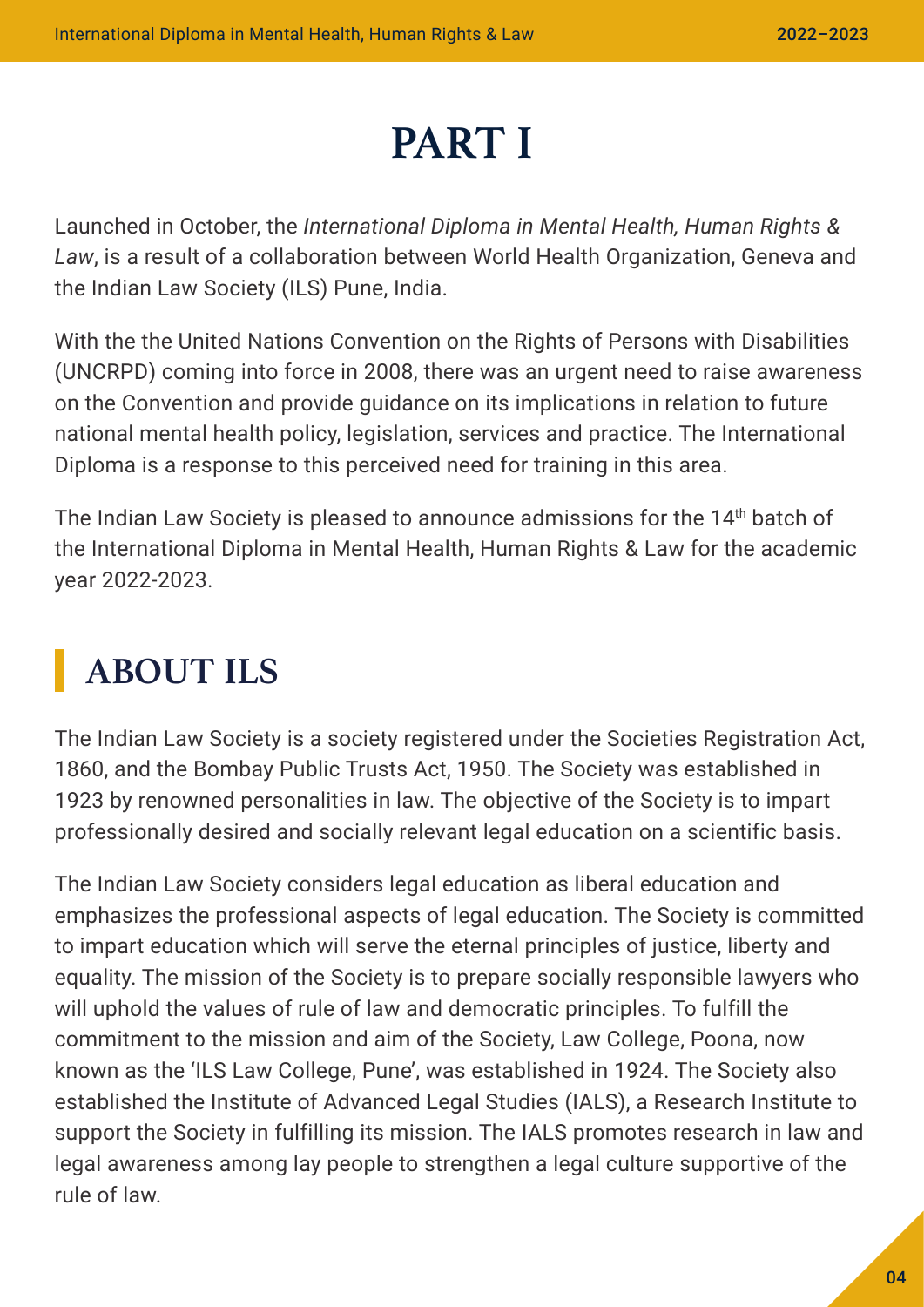#### **ILS LAW COLLEGE**

The ILS Law College, affiliated to the University of Pune, is recognized as one of the premier institutions of quality legal education since its inception in 1924. Its prime objective is to impart socially relevant legal education to promote the principles of justice, liberty, and equality. The College offers a Three-Year LL.B. Programme and a Five Year B.S.L. LL.B. Programme to



enable students to get registration to practice law. The College has always ranked among the top ten law schools in India in various surveys conducted by popular media. It is ranked A+ Grade by the National Assessment and Accreditation Council (NAAC), an autonomous body of the University Grants Commission, which is an integral part of HRD Ministry of Govt. of India. It is the only law college in India to get A+ ranking.

The College has to its credit an impressive galaxy of alumni who have contributed to legal thought as well as the governance of the nation. The College is proud to have given three Chief Justices of the Supreme Court of India, three Chief Ministers of the State of Maharashtra, a Deputy Prime Minister of India, Judges of High Courts and the subordinate judiciary, industrialists, artists, administrators and top-ranking lawyers practicing law all over the country including the Supreme Court of India.

The College is known for its innovative teaching methods. As early as 1949, the College established its Moot Court Society which aimed to impart practical legal education to students. Mock parliamentary sessions were held to give law students training in political leadership and parliamentary procedure. The College was supported by the Ford Foundation with a generous grant to undertake curriculum reform and to experiment with pedagogy, establish a Women and Law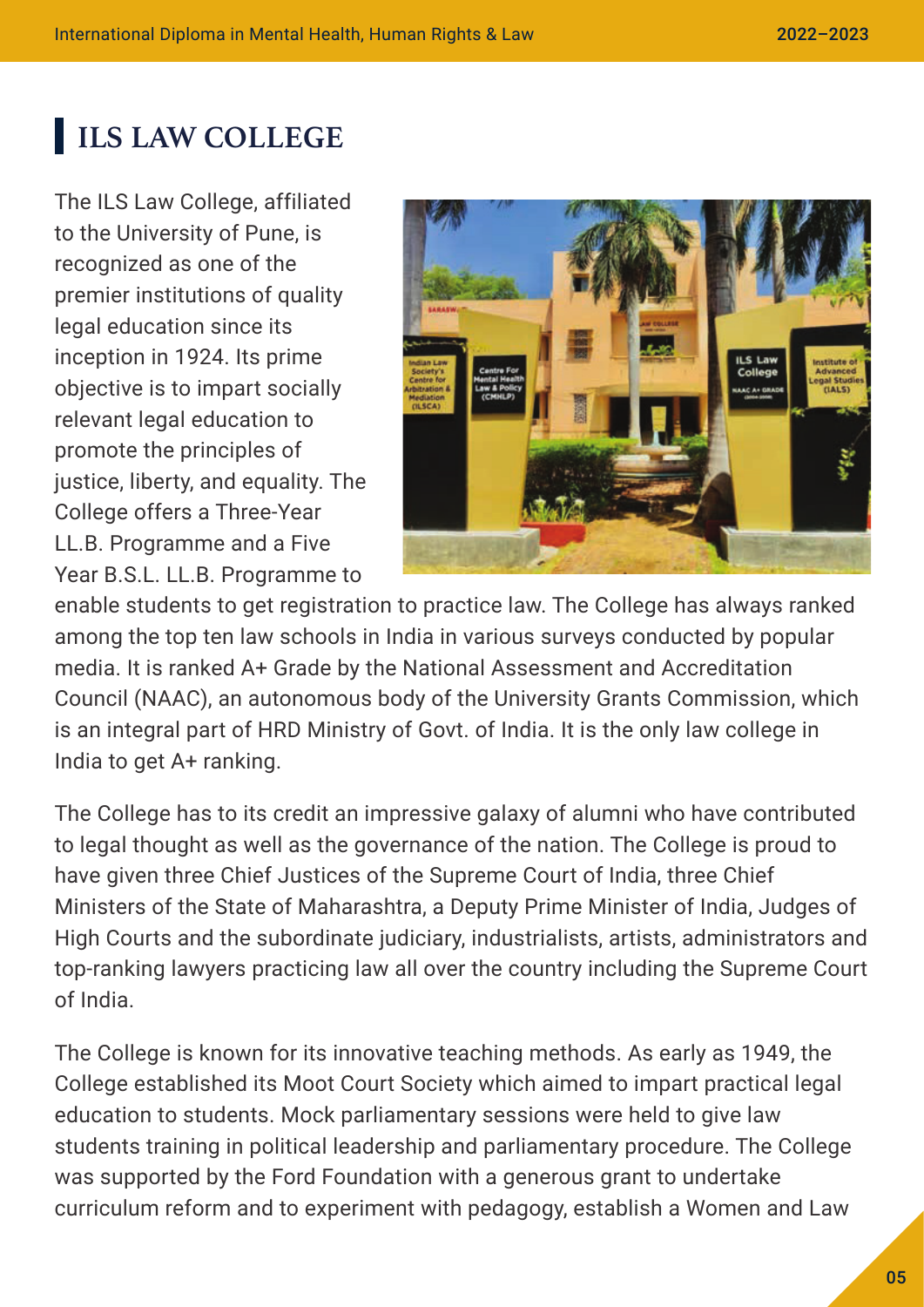Centre, and upgrade its library. Using the Ford Foundation Grant, ILS Law College started a programme known as 'Towards Conscious Legal Education' (TCLE). Under this programme, the faculty of the College evolved 13 diploma courses to support the curriculum of law, as prescribed by the Bar Council of India and the University of Pune. These include Diploma courses in Human Rights and Law, Medical Jurisprudence and Forensic Science, Corporate Law, Cyber Laws, Investment and Securities, Feminist Jurisprudence, Practice and Procedure in Parliament, Comparative Constitutions, Child and Law, Banking Laws and Public Speaking and Communication.

Considering the role of law and lawyers as instruments of social reform, the College puts emphasis on providing students with a first-hand experience of social realities. In 1976, it established its Legal Aid Centre to impart practical training skills to the students and creating awareness about social issues. The activity of the Legal Aid Centre includes advice to disadvantaged clients, legal literacy and research on various socio-legal issues.

The College believes that teaching means creating an atmosphere for learning and as such, it offers a relaxed and flexible environment for students to grow and develop at their own pace.

The student body of the College comes from different parts of India representing the diverse cultures, languages, religions, and different socio-economic strata in the country, from neighbouring countries such as Sri Lanka, Bhutan, Nepal, Bangladesh, and countries further afield such as Australia, Korea and the United Kingdom. The efforts of the College are to prepare well-informed lawyers who will be able to face challenges of globalization as well as challenges facing the Indian society in a changing world.

### **CAMPUS**

The Indian Law Society Campus is spread over 195 acres of land, situated very close to the city centre. The College buildings are situated at the foot of a hill which is known as the Law College Hill, a precious verdant green space in the city centre. The hill is endowed with flora and fauna and helps to maintain a congenial environment for study and reflection. The College is situated near other reputed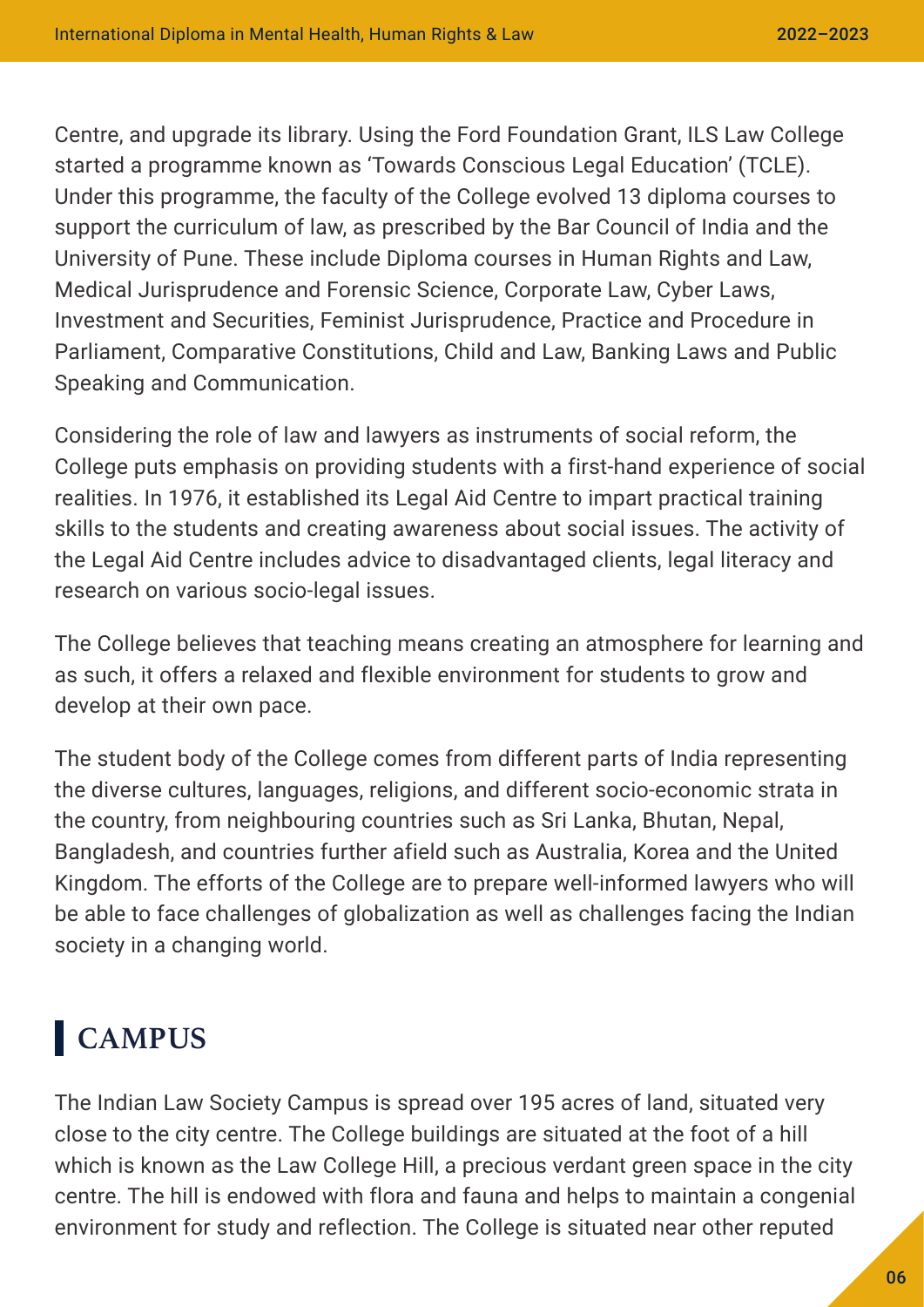academic institutions like the Bhandarkar Oriental Research Institute (BORI), Film and Television Institute of India, Film Archives of India, the S.N.D.T. University of women. It is 8 kms from the railway station and 16 kms from the airport. The College is situated on Law College Road and is very close to the commercial zone of Pune i.e. Deccan Gymkhana and Karve Road. The campus of the College consists of various administrative buildings, a library and sports facilities like swimming pool, gymnasium, tennis courts, a cricket ground and a football ground.

#### **THE LAW LIBRARY**

The Law Library of ILS Law College is considered as one of the best law libraries of Asia. It has an impressive collection of books and journals dating back to 1865. It subscribes to 102 Indian and foreign journals including the American Journal of International Law, Cambridge Law Journal, Oxford Journal of Legal studies, All India Reporter, Indian Bar review, Indian Journal of International Law. Along with an extensive collection of textbooks and reference books on all subjects, the library collection includes volumes of American Jurisprudence and Halsbury's Laws and statutes of England.

Photocopying facility is also available, and a computer lab has been installed with high speed connectivity. Students have access to CD based and online legal database services like Lexus-Nexus, Criminal Law Journal, AIR Supreme Court and High Court and SS Manupatra online services.

### **ABOUT PUNE**

Pune is a multicultural city with students from all over the country and abroad.

### **ACCESSIBILITY**

Pune is in the western Indian state of Maharashtra and is the 8th largest urban agglomeration in India with a population of 6 million. Just 100 miles (160 kms) from Mumbai, it rests majestically at an altitude of 560 meters above sea level and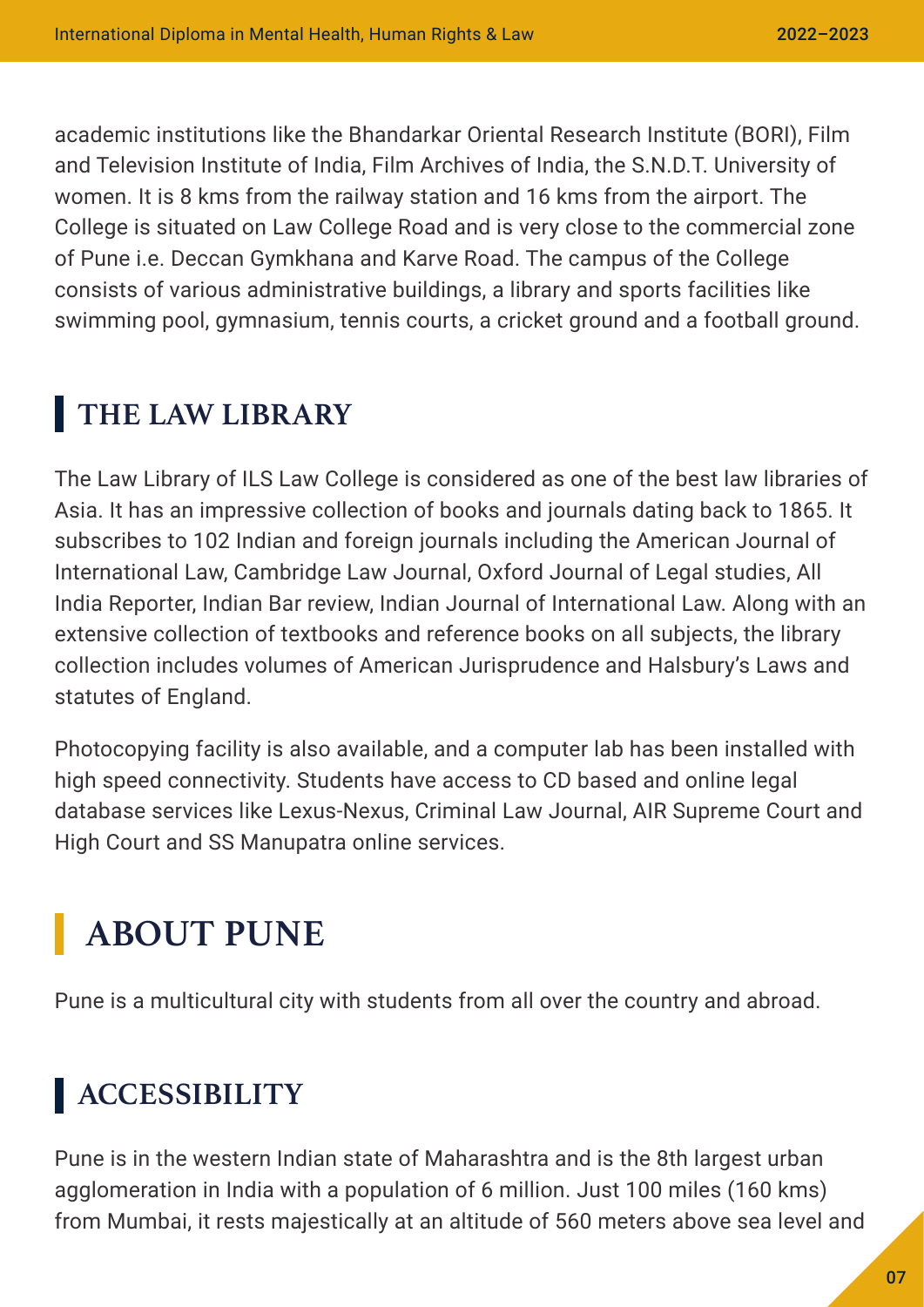therefore enjoys a salubrious climate throughout the year. Pune is well-connected by road, rail, and air to most major cities in India such as Mumbai, Hyderabad, Bangalore, Delhi, Kolkata, Ahmedabad, Indore and Chennai. Pune Airport previously had only domestic flights but has become an international hub with flights connecting to Singapore, Frankfurt and Dubai.

#### **RECOGNITION**

Pune has an enviable reputation for its colleges and educational institutions and is often called the Oxford of the East. Pune has a large student population and about 30% of international students in India are in Pune. It is also the cultural capital of Maharashtra. Pune is a nature lover's paradise since it is surrounded by hills and lakes.

Once referred to as a 'pensioner's paradise', it is now home to many Software and Information Technology companies. The local language is Marathi, but the cosmopolitan nature of the city means that people generally speak many languages, including English and Hindi.

#### **ENVIRONMENT**

Pune experiences three distinct seasons: summer, monsoon and winter. As October is the end of monsoon and the start for winter in India, so the city experiences mixture of hot and cold weather. In general, in mid-October, maximum temperatures are likely to be 32- 35 degree Celsius, while minimum temperatures are in the range of 18-22 degree Celsius. Nights in Pune are significantly cooler compared to most other parts in this region owing to its high altitude.

#### **AFFORDABLE LIVING**

Pune has the charm of a small city along with facilities expected in a bustling metropolis. Perfect for students, as almost everything is available at an affordable price – from eating places to internet cafes. The city has a range of options for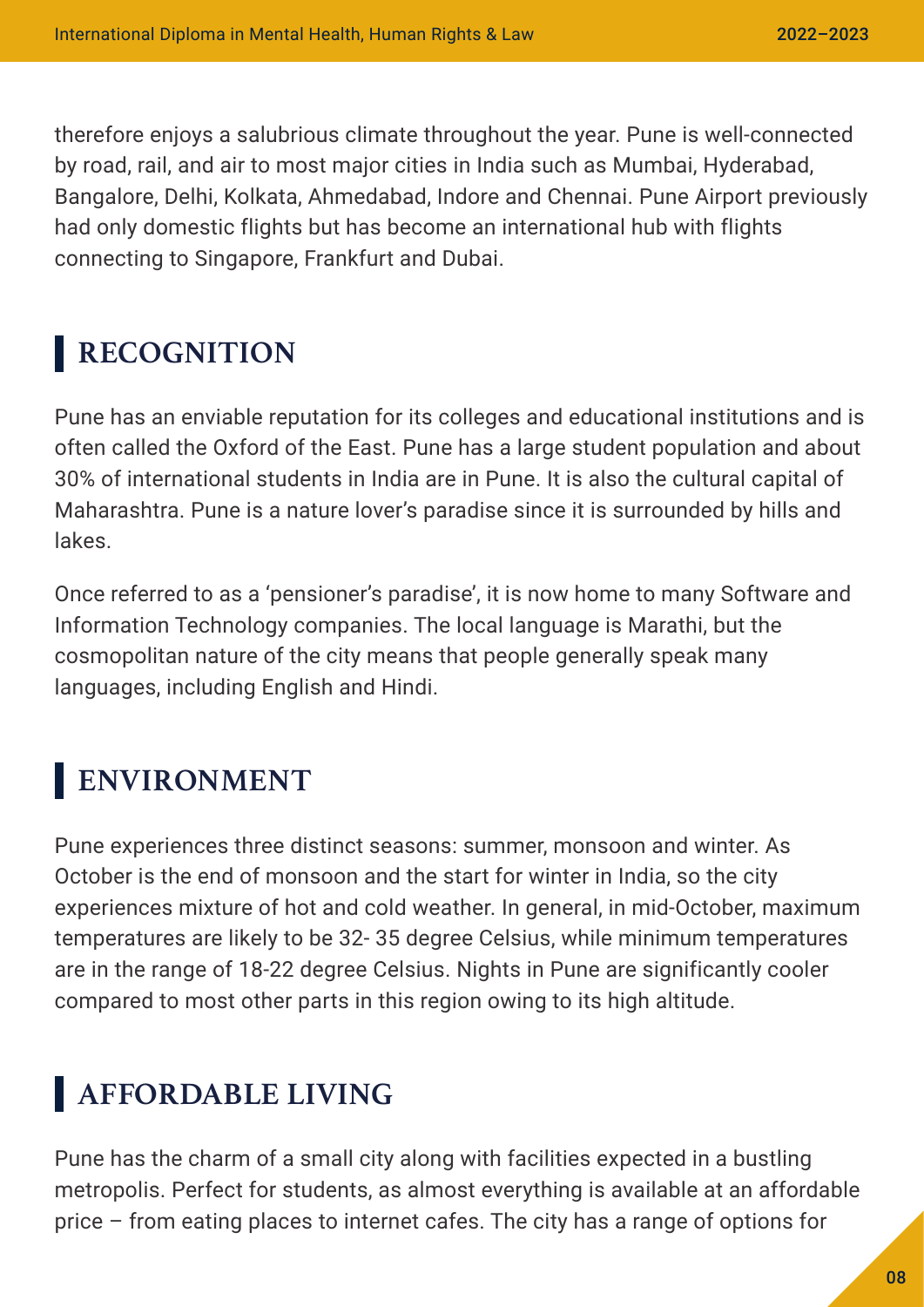public transport and general cost of transportation is relatively low.

### **TRAVEL AND ACCOMMODATION**

There are limited international flights to Pune, mainly from Singapore, Dubai and Frankfurt. We recommend you to fly to Mumbai (which is approximately 160 kms from Pune)- or Delhi, both well connected with international flights from numerous destinations. There are domestic flights from Mumbai to Pune (30 min flight) and from Delhi to Pune (2 hrs. flight). Alternatively, land transportation from Mumbai airport to Pune is reasonably frequent and of good quality and can help to reduce your travel and transportation costs.

ILS usually negotiates preferential rates with a few hotels and service apartment providers near the College. The Course coordinators can provide you with this information once your admission for the course is confirmed.

**Please note:** This year, due to Covid-19 we have decided to cancel all residential sessions. The course will be conducted ONLINE.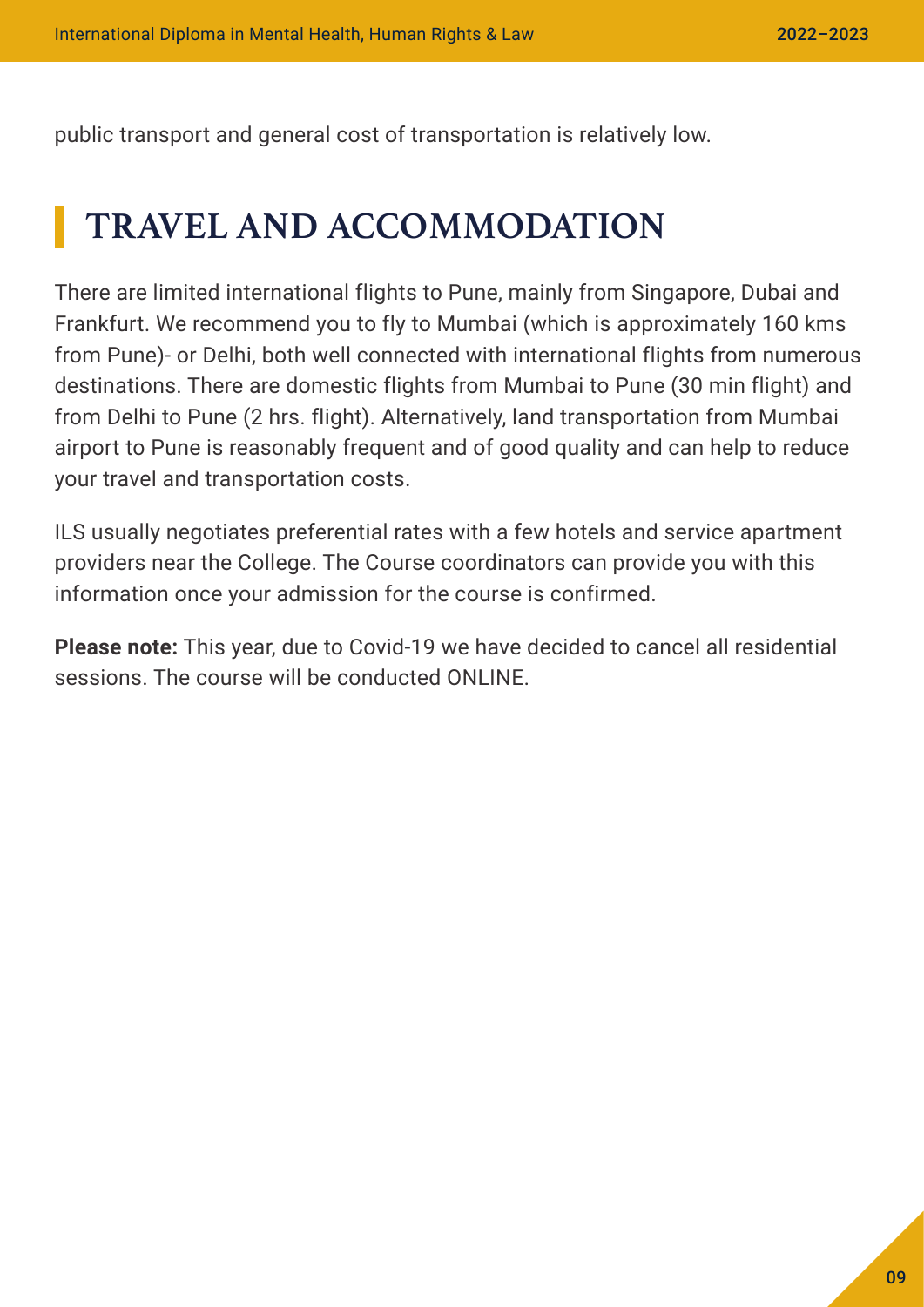## **PART II**

### **ADMISSION PROCEDURE**

Admission forms are available on the following link on our website: **[https://](https://cmhlp.org/course/the-international-diploma-in-mental-health-human-rights-law/) [cmhlp.org/course/the-international-diploma-in-mental-health-human-rights-law/](https://cmhlp.org/course/the-international-diploma-in-mental-health-human-rights-law/)** 

The admission form can be completed online, or a printed copy may be completed and sent by post to the Indian Law Society. If you are sending the hard copy of the form, then it must be accompanied by relevant documents including: 1. A written statement of purpose not more than 250 words

2. Letter from sponsoring organization (if applicable)

#### **TIME TABLE FOR ADMISSION**

| <b>DATE</b>                                                 | <b>PARTICULARS</b>                                                                                                                    |
|-------------------------------------------------------------|---------------------------------------------------------------------------------------------------------------------------------------|
| 25th May 2022                                               | Prospectus & application forms available on website                                                                                   |
| 31 <sup>st</sup> August 2022                                | Last date for receiving applications                                                                                                  |
| 15 <sup>th</sup> September 2022                             | Final confirmation of admission                                                                                                       |
| 30 <sup>th</sup> September 2022                             | Last date for payment of fee                                                                                                          |
| 1 <sup>st</sup> October to<br>30 <sup>th</sup> October 2022 | Module 1 and 2 to be completed                                                                                                        |
| 14 <sup>th</sup> November to<br>30 <sup>th</sup> March 2023 | Weekly online/live sessions-each session will be<br>2.5 to 3 hours long; the session will be conducted<br>on every Friday or Saturday |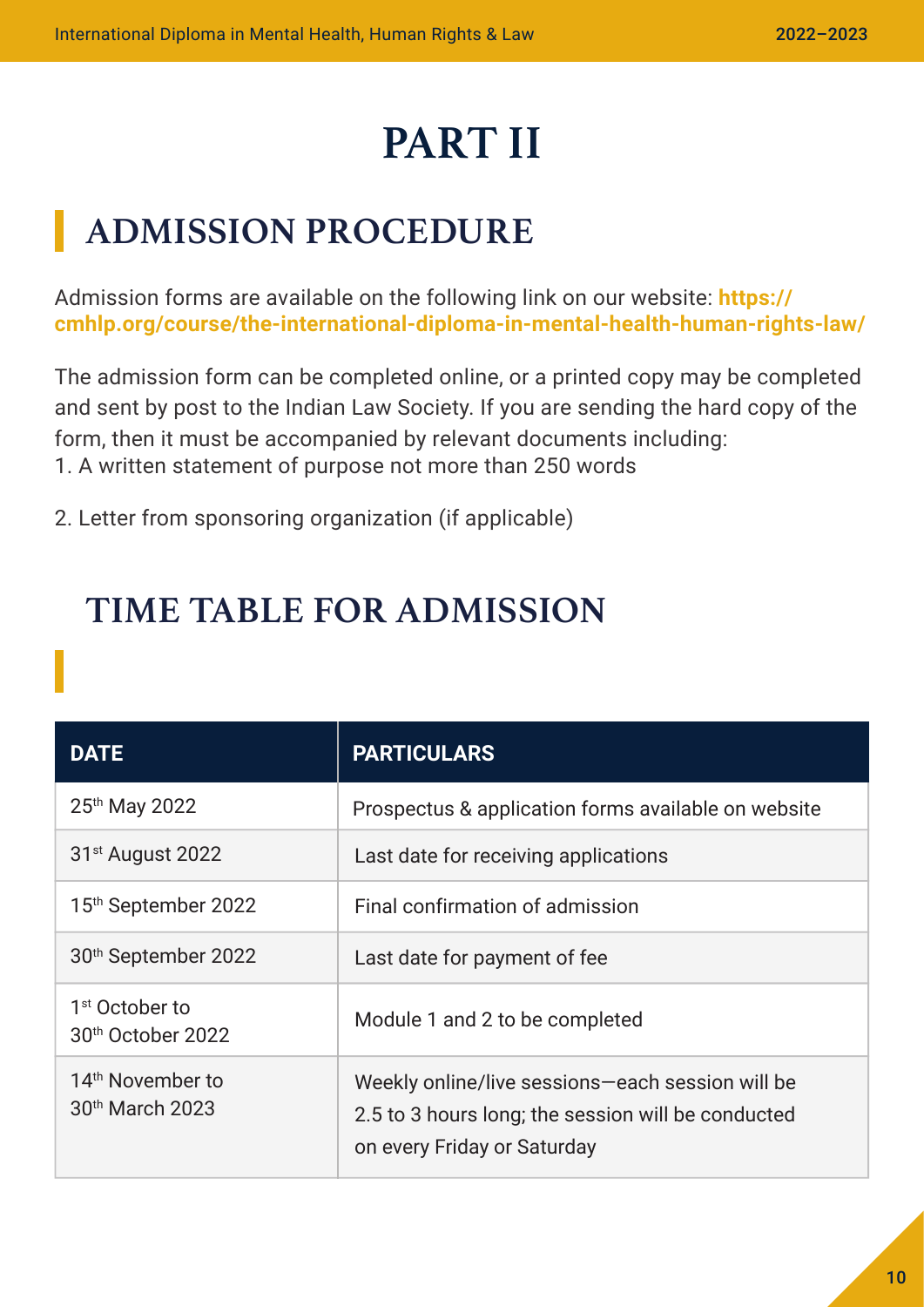### **FEE**

Tuition fee for all students is **USD 4360** (Inclusive of all applicable taxes). A limited number of students, of Indian origin and residing in India, will be offered a substantially reduced tuition fees of **INR 60,000** (Inclusive of all applicable taxes).

We strongly encourage participants from low- and middle-income countries to apply for this course. Please let us know in your Statement of Purpose if you'd want us to consider a fee reduction for your application.

**Note:** Tuition fee includes live sessions, course materials & project supervision

The fee must be paid within fifteen days on confirmation of admission. A refund of the fee may be processed if cancellation of admission is done within 30 days after confirmation of admission. However, 10% of the fee will be deducted as administrative expenses. The refund will be calculated in Indian Rupees and then converted into USD at the prevailing market rate.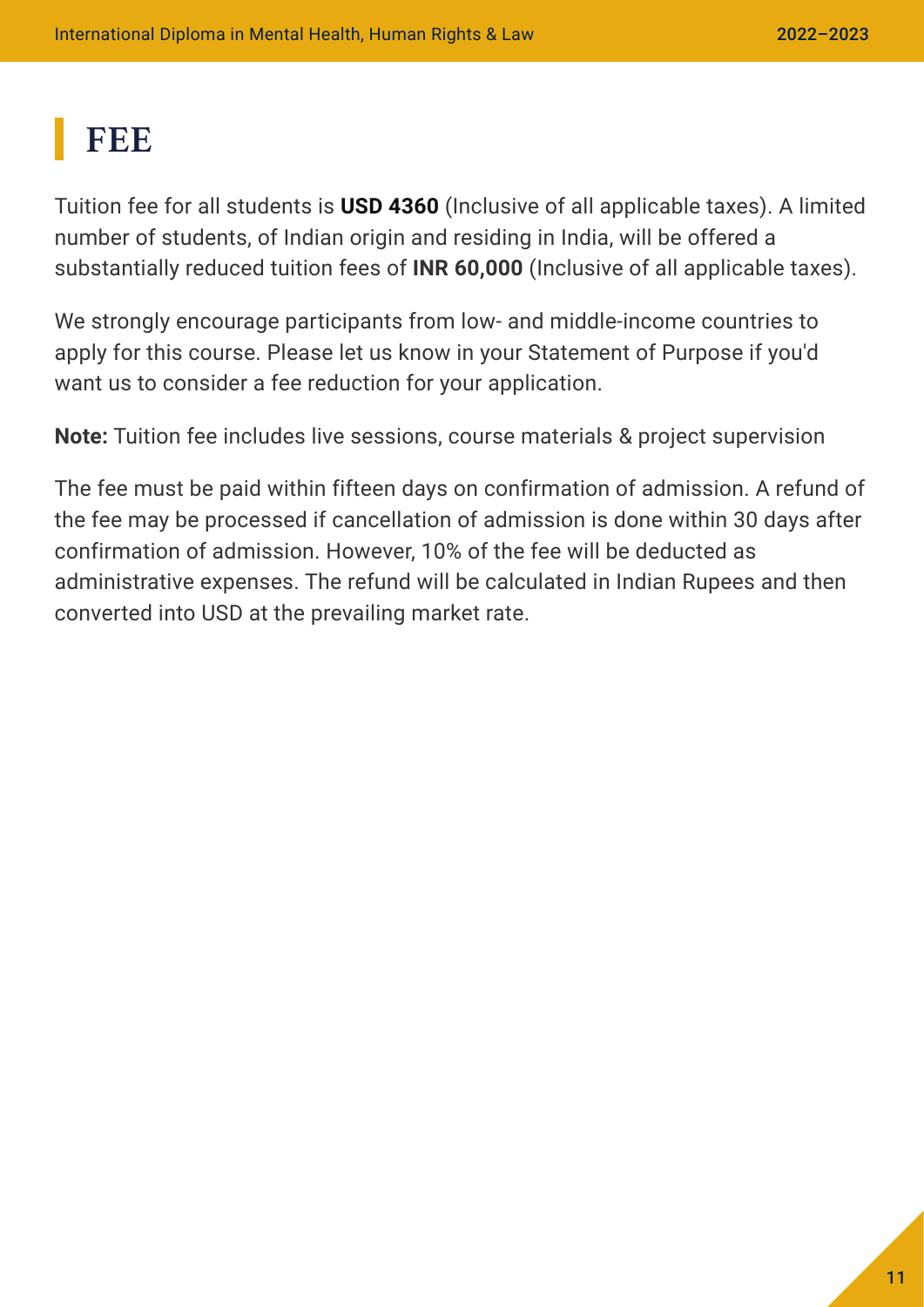### **PART III**

### **OBJECTIVES OF THE DIPLOMA**

The objectives of the Diploma are:

- To equip students with the knowledge and understanding of the UN Convention on The Rights of Persons with Disabilities (CRPD) and other international human rights conventions, instruments and standards as they relate to persons with mental disabilities.
- $\geq$  To apply these international human rights instruments to mental health legislation.
- $\geq$  To understand the role of legislation in promoting and protecting the rights of persons with mental disabilities.
- $\geq$  To understand how mental health policy and services can work to improve the human rights of people with mental disabilities.
- To equip the students to have a broad contextual knowledge of the law and apply the same in the process of drafting, amending and implementing mental health legislation.

It is expected that the Diploma will equip students to undertake advocacy work in this area and provide them with the knowledge and skills to actively support countries to draft and amend mental health laws in line with the CRPD and other international standards.

Relevant case law and examples of existing legislation will be used as examples for teaching throughout the Course.

### **COURSE DETAILS**

The Diploma is a one-year course. The Diploma is awarded by the Indian Law Society (ILS), a registered public charitable trust. After confirmation of admission,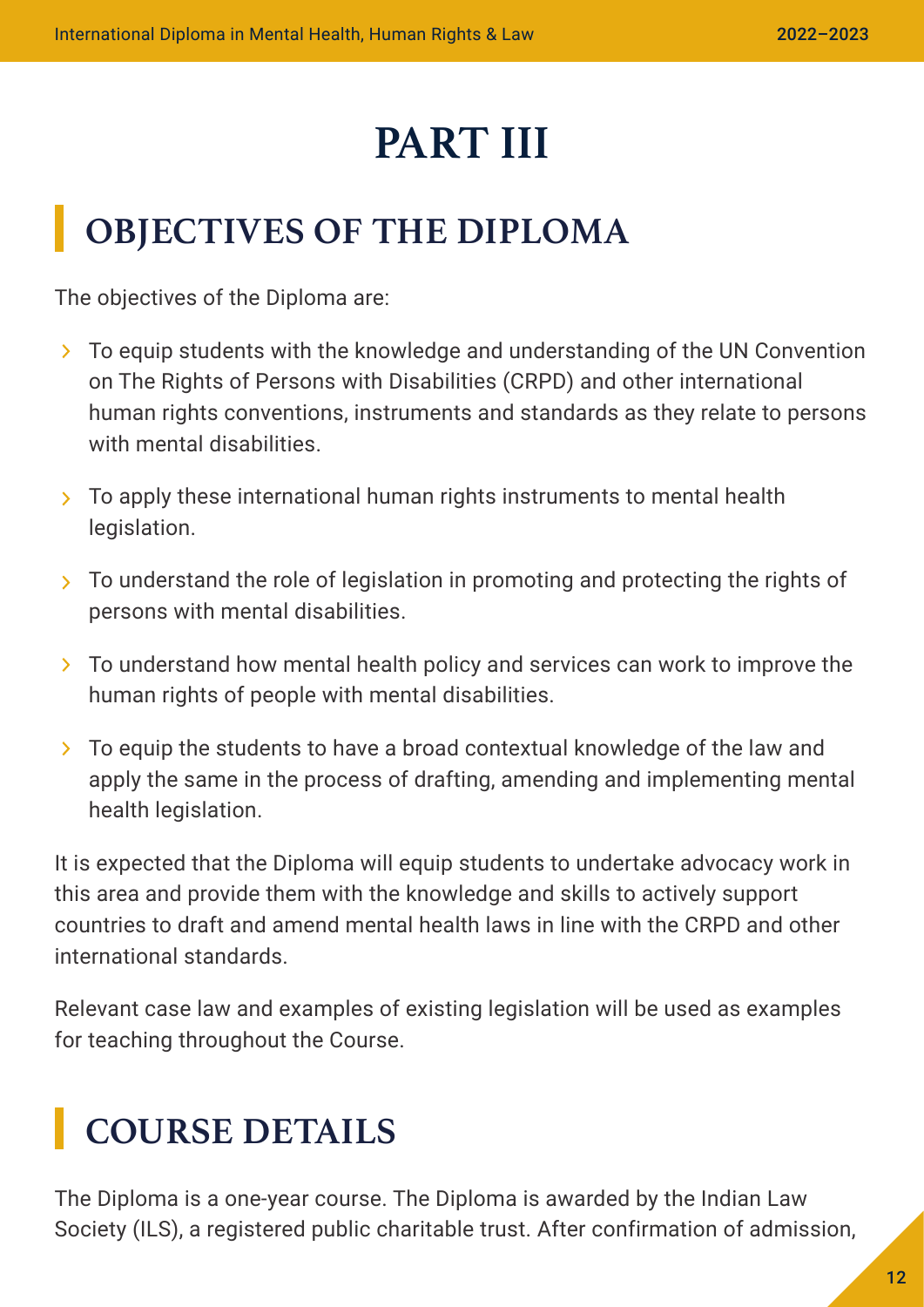the students are expected to go through Module 1 and 2 which covers the basics of mental health and law. Once the online sessions begin, students will be given an access to the web-based learning platform which has study materials for each module. .

All sessions will be conducted ONLINE on ZOOM. The orientation session will take place on 14th November 2022. Thereafter, there will be an online session every week on Friday or Saturday. Each session will be 2.5 to 3 hours long & will take place between 5–8 PM IST. These weekly (online) sessions will continue till March 2023.

The second session (examination session) lasts for 4 to 5 days and is at the end of the course **(November 2023)**, to complete project related viva/examinations. From February 2023 onwards, students are required to complete one module per month, online. This involves completing study exercises and other homework assignments related to the module and posted on the web-based learning platform. In addition, students are expected to complete a Project on a topic related to mental health, law, & human rights. Each student will be assigned an Advisor who will help them select a project area and provide ongoing support. One or two faculty members are allocated to each online module. They are responsible for marking the homework assignments of the module, providing guidance and answering students' queries on issues regarding the module.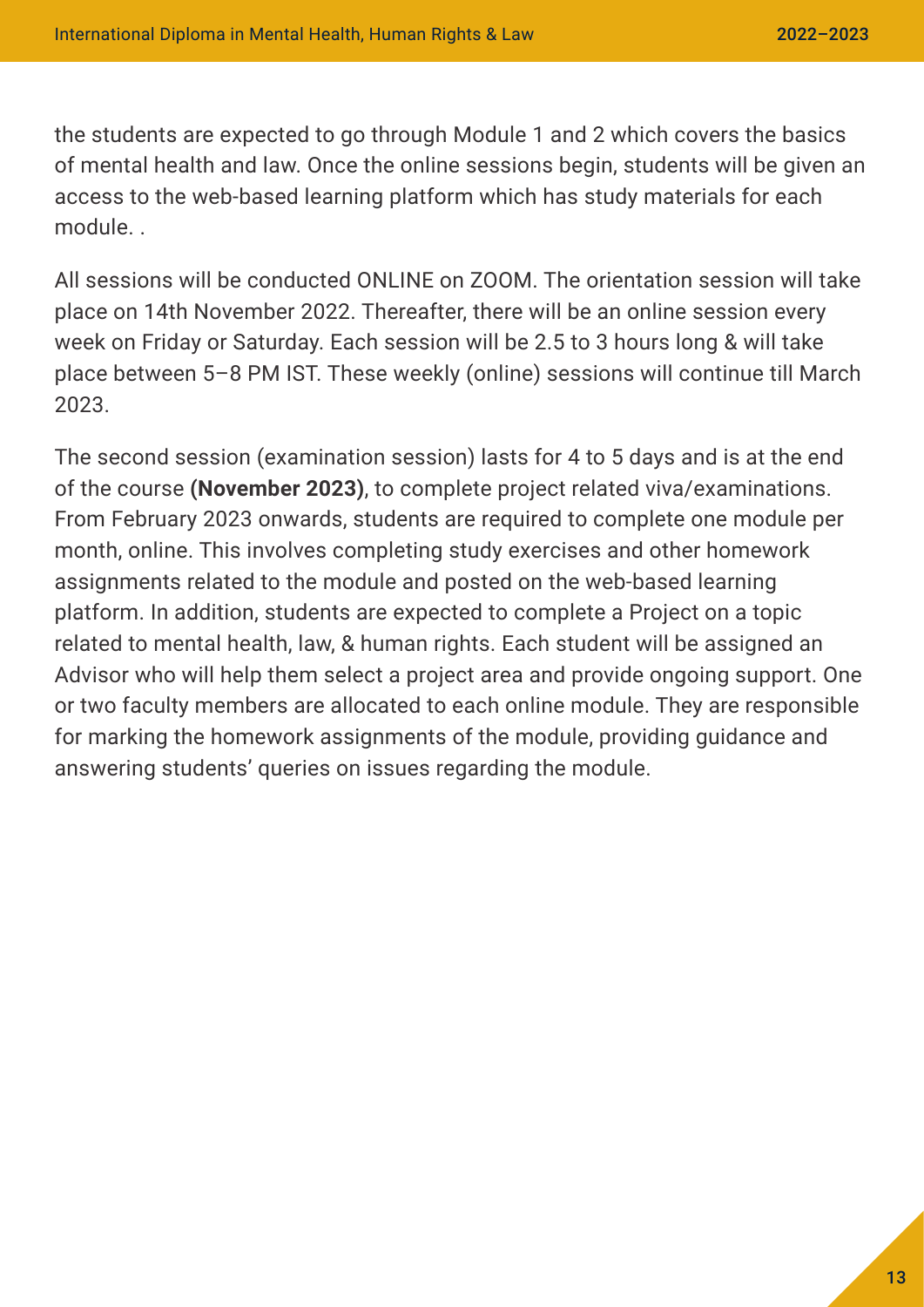### **MODULES**

Experts in the field of mental health and law have developed 12 modules.

- **Module 1:** Basic understanding of mental disorders and their treatment
- **Module 2:** Basic understanding of law and legal systems
- **Module 3:** The context of mental health and human rights
- **Module 4:** Policy, service and legislative framework for mental health
- **Module 5:** Access to mental health care
- **Module 6:** Admission and discharge from hospital & treatment of mental disability
- **Module 7:** Regulatory and review mechanisms
- **Module 8:** Criminal law and mental disability
- **Module 9:** Rights of people with mental disability in the community additional substantive provisions for legislation
- **Module 10:** Drafting, adopting and implementing mental health legislation
- **Module 11:** Special topics rights of children with mental health problems
- **Module 12:** Special topics rights of people with mental disability during humanitarian emergencies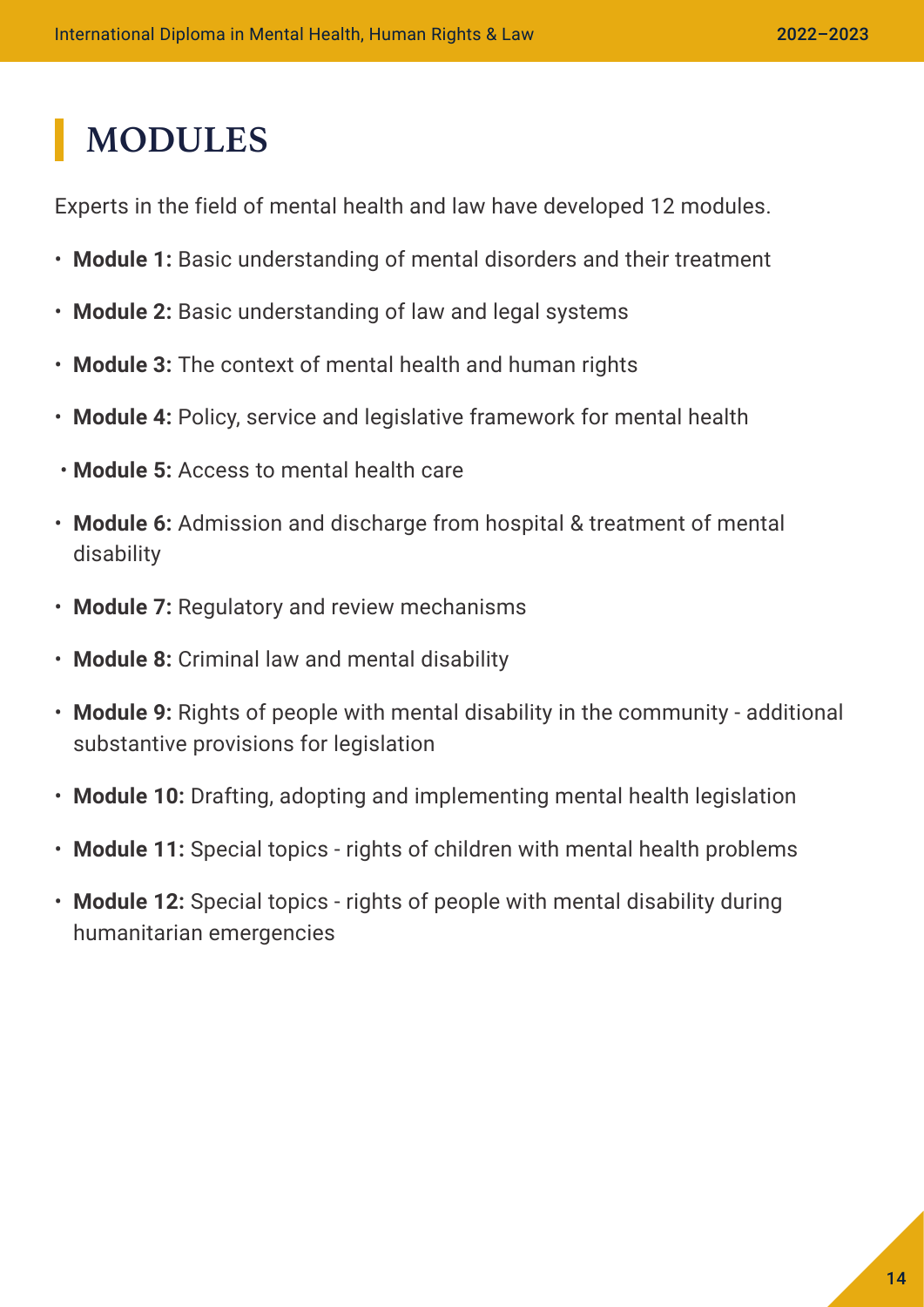### **MODULE 1: BASIC UNDERSTANDING OF MENTAL DISORDERS AND THEIR TREATMENT**

#### **1. Overall Learning Objective:**

- > To provide students with a basic understanding of the concepts of mental disorder and their treatments.
- > The module will also describe the key features of different mental disorders.

#### **2. Contents of the Module**

- **Historical perspective on mental disorders**
- Current Understanding of the main types of mental disorders
- > Broad knowledge of diagnosis and causes of mental disorders
- Current views of treatments for mental disorders and care of persons with mental disorders
- > Disability burden of mental disorders
- **>** Direct and indirect economic costs of mental disorders
- Social costs of mental disorders

### **MODULE 2: BASIC UNDERSTANDING OF LAW AND LEGAL SYSTEMS**

#### **1. Overall Learning Objective:**

- > To provide students from a non-legal background with a basic understanding of legal concepts and working of legal systems.
- The legal systems covered include civil law, common law, customary law, and mixed law systems. The emphasis is on the international aspect of these legal systems and their effects on the formulation of progressive mental health legislation. The aim is to orient students with the core areas of law, the essentials of nature of law and legal reasoning and the critique thereof and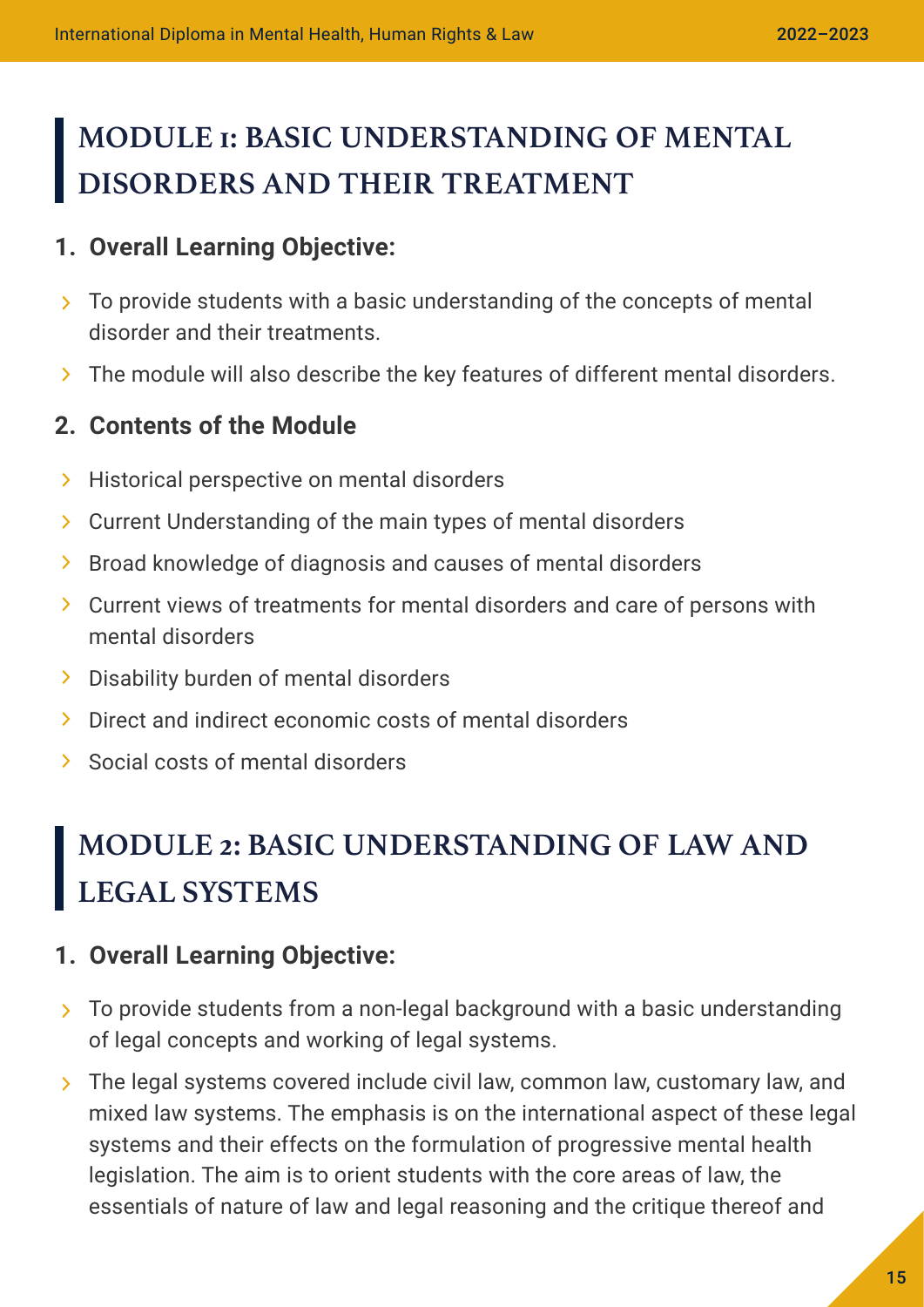historical and social context of law in operation

#### **2. Contents of the Module**

- > Basic understanding of key legal concepts and the nature of legal materials covering all central areas of substantive legal knowledge in the fields of common law, civil law, customary law and mixed law systems.
- > Nature and Concept of Law
- > Sources of Law
- > Processes of Law Making: Development of Law through Judicial, legislative and administrative processes, and comparing criminal and civil law procedures.
- **Rule of Law and its relevance to mental health and human rights**
- > Basic understanding of International Law

### **MODULE 3: THE CONTEXT OF MENTAL HEALTH AND HUMAN RIGHTS**

#### **1. Overall Learning Objective:**

To develop an understanding of the international human rights framework as it relates to people with mental disabilities, including the implications of the UN Convention on the Rights of People with Disabilities, in creating legal obligations on governments to promote and protect the rights of people with mental disabilities.

#### **2. Contents of the Module**

- At the end of the module, it is expected that students will have developed an understanding of the following:
- $\rightarrow$  Human rights violations of people with mental disability in relation to access to mental health care, in psychiatric institutions and in community context
- The UN and regional human rights systems (instruments and treaty monitoring bodies)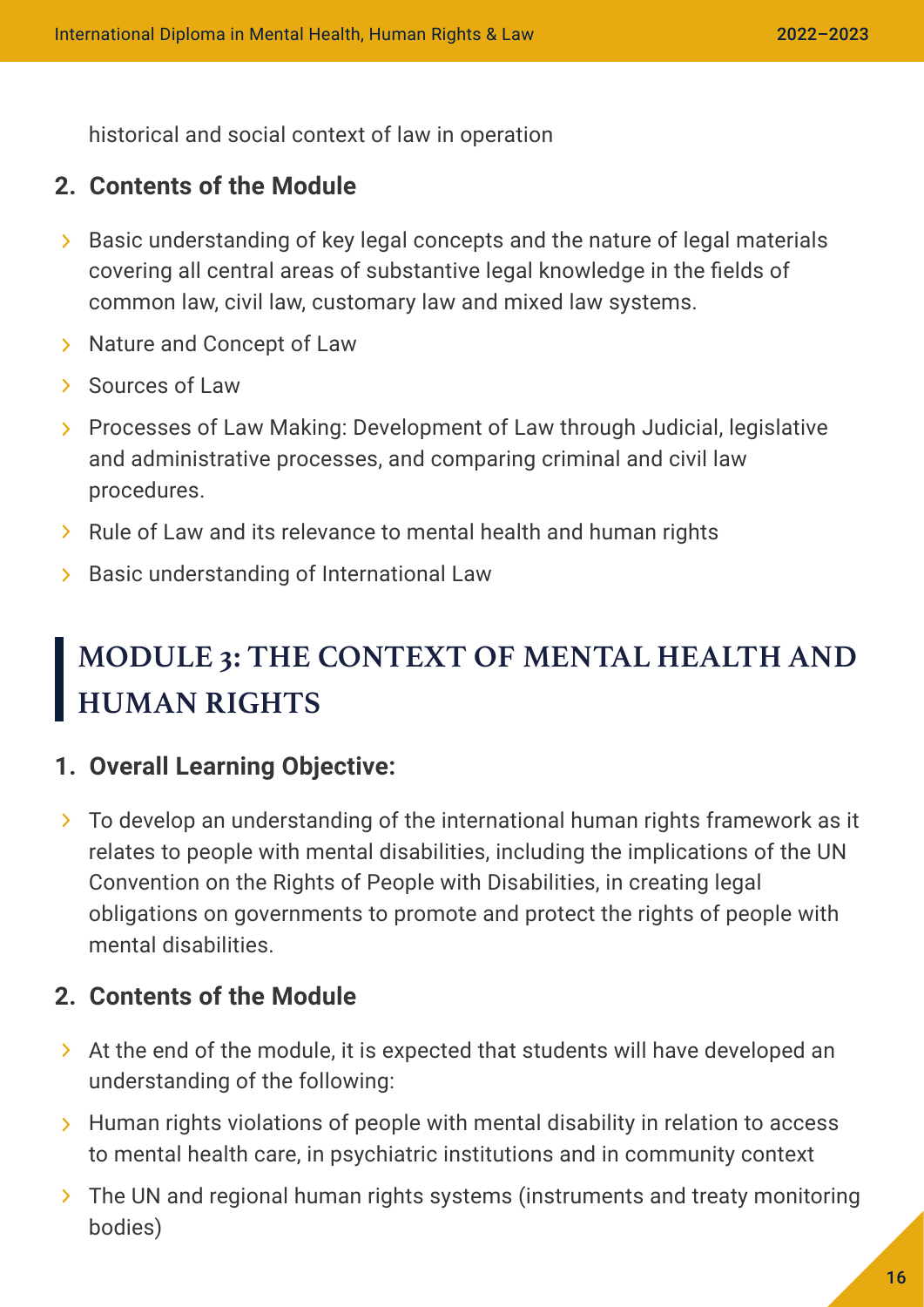- $\triangleright$  Key rights of people with mental disorder and international human rights provisions to protect them
- > Links between human rights and mental health

### **MODULE 4: POLICY, SERVICE AND LEGISLATIVE FRAMEWORK FOR MENTAL HEALTH**

#### **1. Overall Learning Objective:**

 $\rightarrow$  To develop an understanding of mental health policy, service organization and their relationship to mental health legislation

#### **2. Contents of the Module**

- $\triangleright$  The role of mental health legislation in promoting human rights
- $\geq$  The role of mental health policies and plans in promoting human rights: The meaning of mental health policy, plans, and programs
- The nature of mental health, legislation, policies and plans and key principles for mental health service organization
- $\triangleright$  The vital role each of these can play in promoting the rights of people with mental disability
- $\triangleright$  The relationship between mental health legislation, policies and service organisations and the importance of undertaking activities to reform these in a coordinated manner for optimising promotion of human rights.

#### **MODULE 5: ACCESS TO MENTAL HEALTH CARE**

#### **1. Overall Learning Objective:**

 $\geq$  To develop an understanding of how mental health legislation can promote the right to health, the right to live independently and be included in the community and improve access to quality mental health care.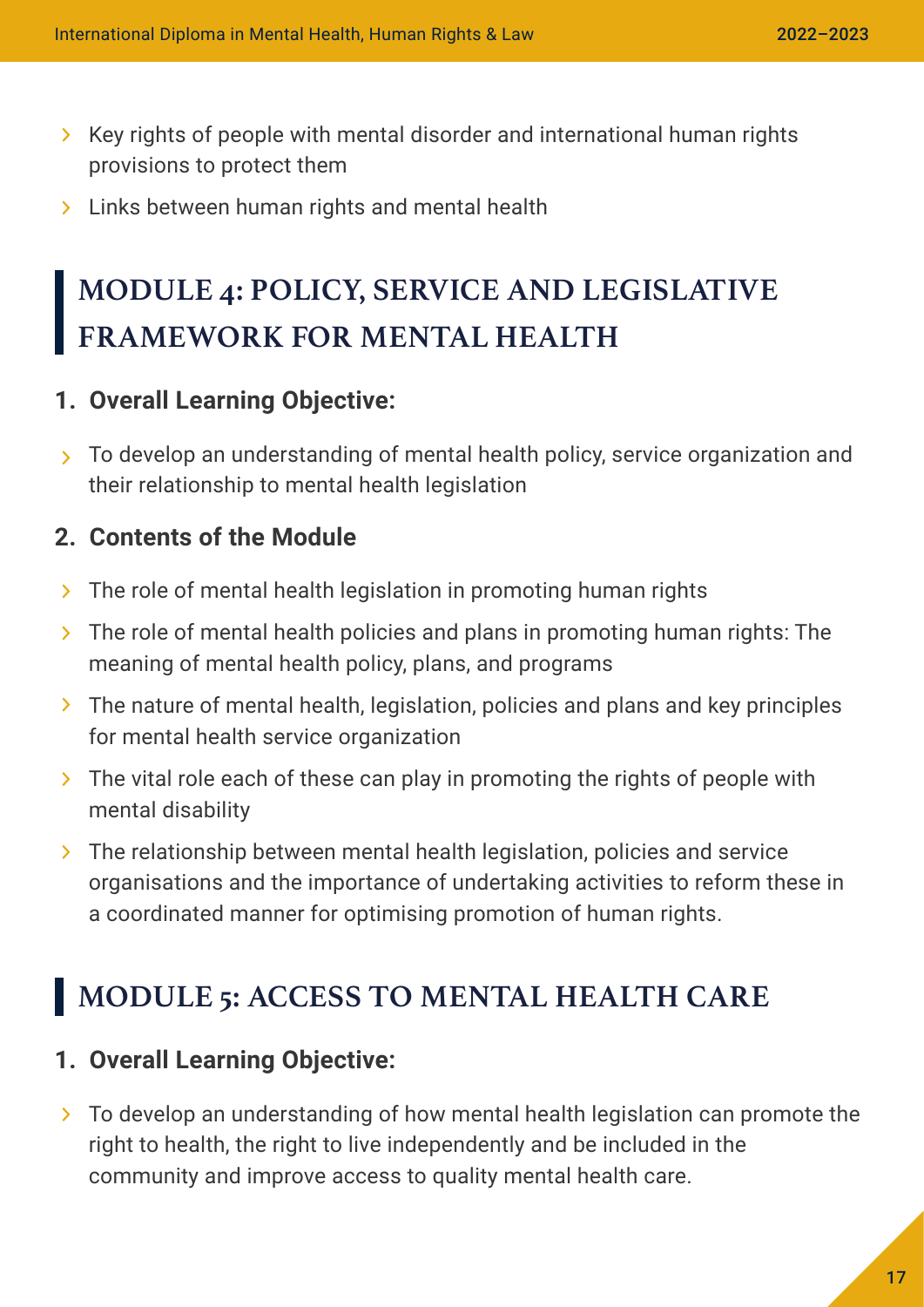#### **2. Contents of the Module**

- **Financial resources for mental health care**
- $\lambda$  Integration of mental health services into general health services
- $\triangleright$  Promoting services in the community and de-institutionalization
- > Allocating resources to underserved populations
- Access to medications and psychosocial interventions
- Access to health (and other) insurance

### **MODULE 6: ADMISSION AND DISCHARGE FROM HOSPITAL & TREATMENT OF MENTAL DISABILITY**

#### **1. Overall Learning Objective:**

 $\geq$  To understand issues around the right to exercise legal capacity, the right to liberty and security of person, the right to informed consent and what these mean in relation to: processes for admission and treatment of persons with mental disability into mental health facilities, and guardianship laws.

#### **2. Contents of the Module**

- > Capacity and competence
- $\triangleright$  Promoting voluntary admission and treatment
- > Non-protesting patients
- $\lambda$  Informed consent, supported decision making and advance directives
- > Deprivation of Liberty and treatment without free and informed consent
- $\sum$  Treatment in Emergency situations
- $\sum$  Treatments requiring additional protection
- **Major medical and surgical procedures**
- Seclusion and restraint
- $\triangleright$  Protection when participating in clinical and experimental research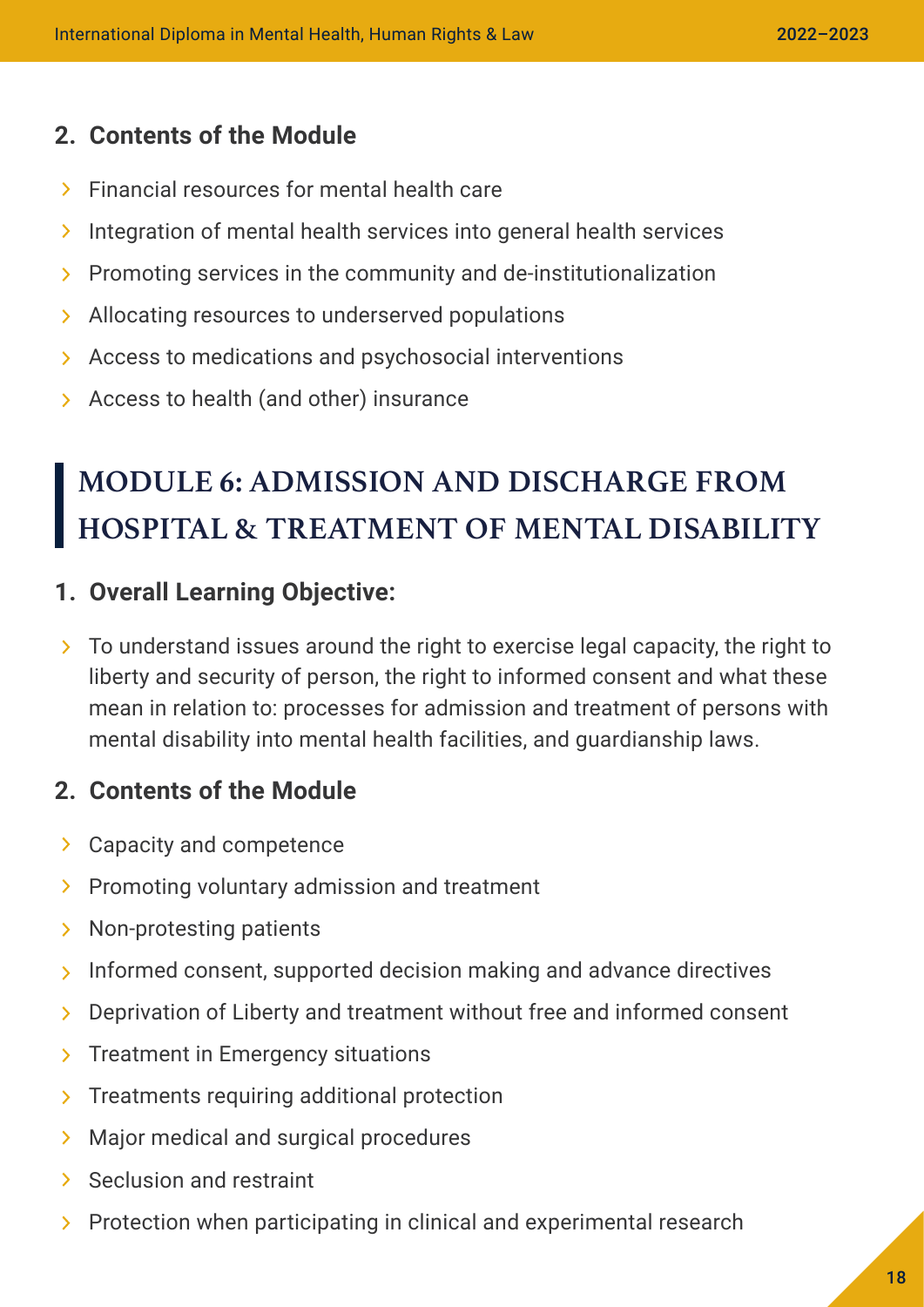#### **MODULE 7: REGULATORY AND REVIEW MECHANISMS**

#### **1. Overall Learning Objective:**

 $\rightarrow$  To understand the purpose, role, functions and responsibilities of regulatory and review mechanisms.

#### **2. Contents of the Module**

- Mechanisms to monitor and promote quality care and human rights in mental health facilities
- **S** Complaints and remedies
- Offenses and Penalties
- **Mechanisms to review cases of involuntary admission and treatment.**

#### **MODULE 8: CRIMINAL LAW AND MENTAL DISABILITY**

#### **1. Overall Learning Objective:**

 $\rightarrow$  To understand the role of provisions in a country's criminal law in promoting the rights and welfare of persons with mental disability.

#### **2. Contents of the Module**

- > Police Responsibilities
- **Mental Fitness to stand trial**
- Mental illness as a defence
- Sentencing and treatment including diversion schemes and alternative facilities
- > Post sentencing (serving sentence in prison) stage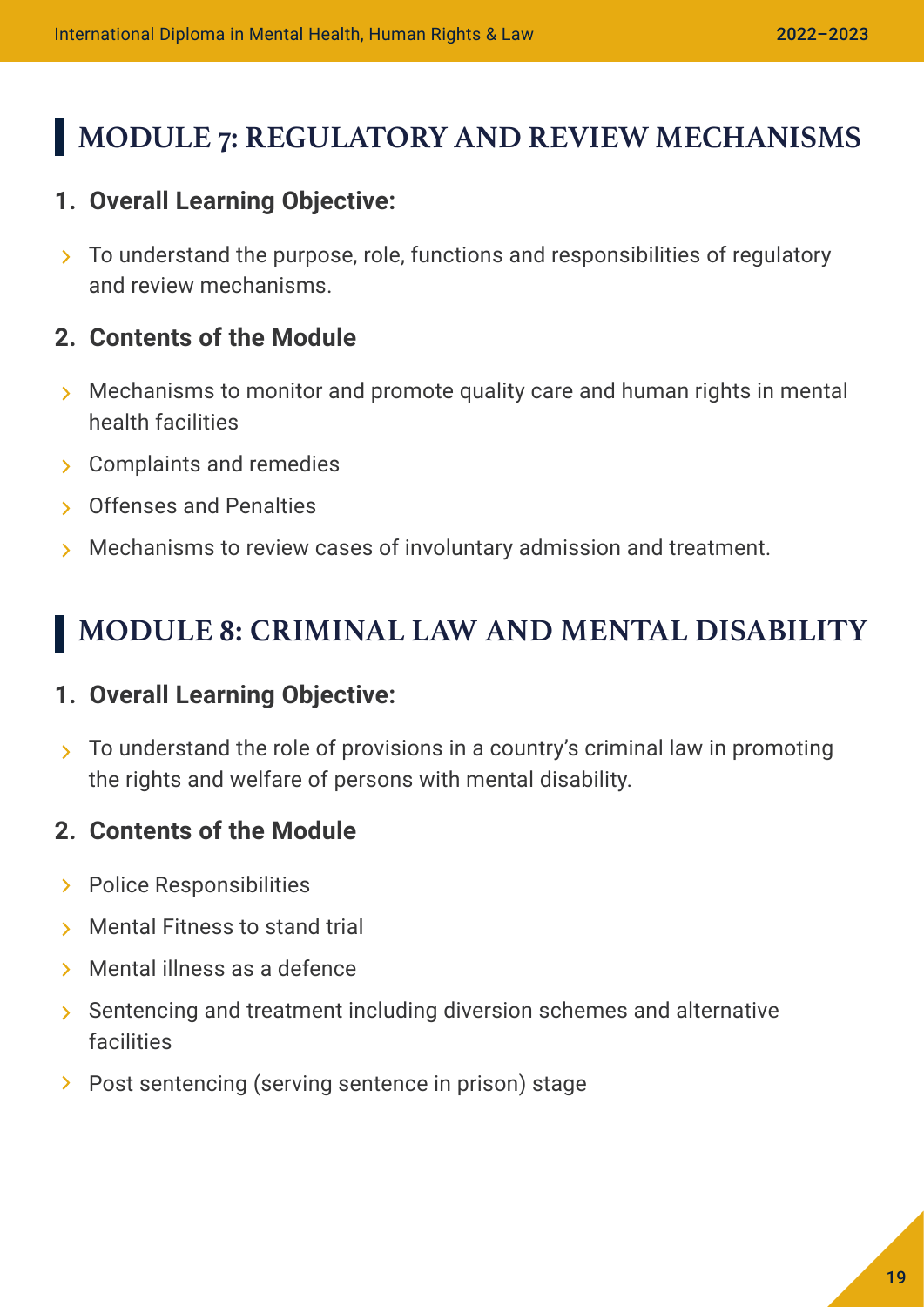### **MODULE 9: RIGHTS OF PEOPLE WITH MENTAL DISABILITY IN THE COMMUNITY - ADDITIONAL SUBSTANTIVE PROVISIONS FOR LEGISLATION**

#### **1. Overall Learning Objective:**

 $\rightarrow$  To understand the role of civil and other legislation in promoting the rights of persons with mental disability.

#### **2. Contents of the Module**

- > Anti-discrimination legislation
- **EXEC** Legislation to protect civil and political rights
- **EXEC** Legislation to protect economic, social and cultural rights
- > Employment legislation
- > Social Welfare legislation
- > Housing Legislation
- General health care
- Integrating mental health into disability legislation

### **MODULE 10: DRAFTING ADOPTING AND IMPLEMENTING MENTAL HEALTH LEGISLATION**

#### **1. Overall Learning Objective:**

 $\geq$  The aim of this module is to develop an understanding of the key issues involved in drafting and enacting legislation and the steps to be taken to ensure effective implementation of legislation.

#### **2. Contents of the Module**

 $\lambda$  Identifying the country's principal mental health needs as well as existing and potential barriers to mental health care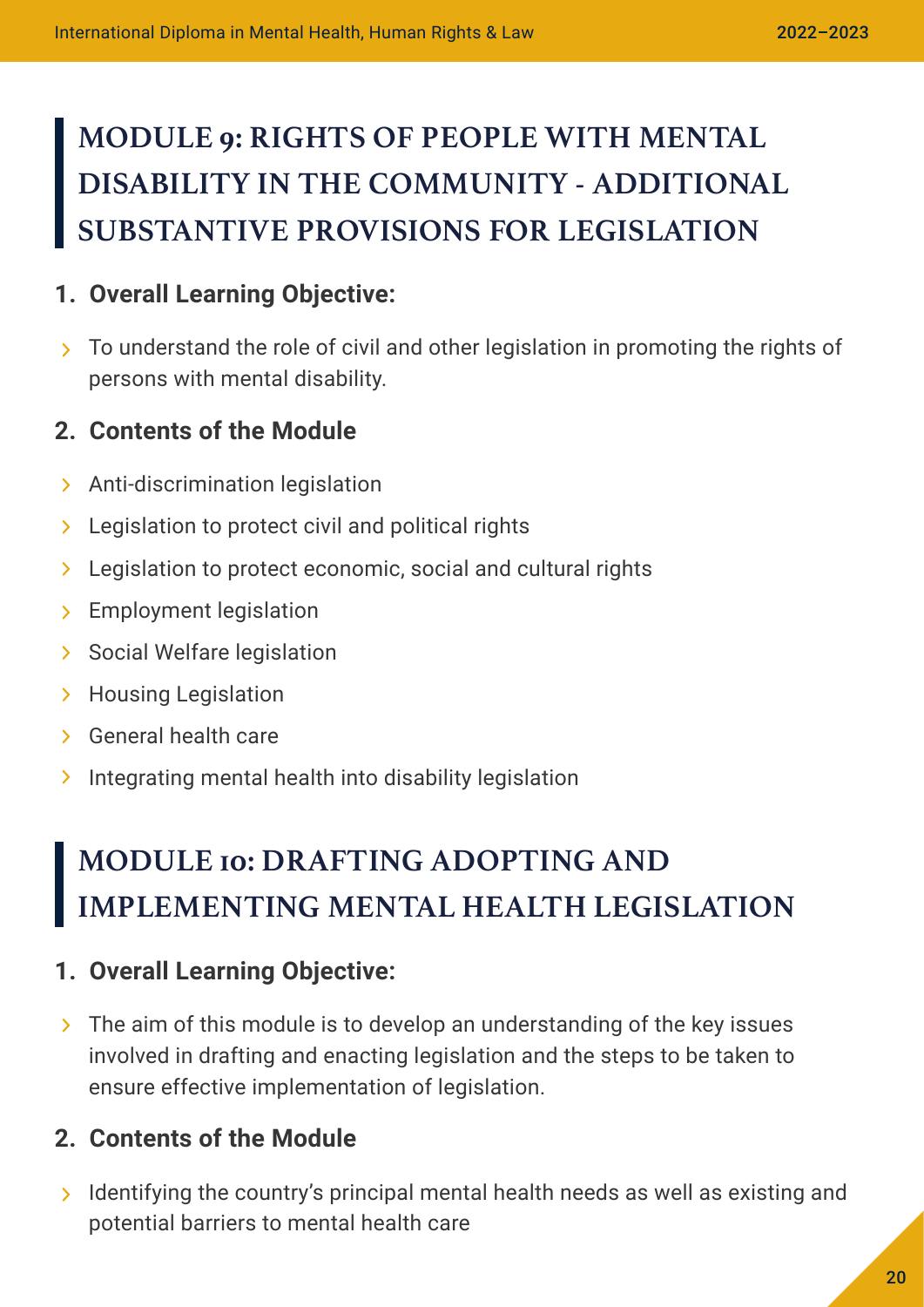- Mapping legislation relating to persons with mental disability
- $\triangleright$  Studying international conventions and standards
- $\triangleright$  Reviewing mental health legislation in other countries
- $\triangleright$  Building a consensus and negotiating for change with all stakeholders
- $\geq$  Educating the public
- > Process of drafting and adopting mental health legislation
- $\sum$  Implementing mental health legislation
- $\triangleright$  Process of drafting and adopting mental health legislation
- $\sum$  Implementing mental health legislation

### **MODULE 11: SPECIAL TOPICS - RIGHTS OF CHILDREN WITH MENTAL HEALTH PROBLEMS**

#### **1. Overall Learning Objective:**

- $\triangleright$  Knowledge on the multi-dimensional effects of social determinants on the mental health of children and policies and programs purported to decrease the risks of mental disorders and to enhance protective factors.
- To become acquainted with the UN Convention on the Human Rights of Children that provides support for relevant action on issues of advocacy, legislation formulation, and programs and service development, particularly on the primary prevention area.
- To raise the often-neglected field of mental health of children, e.g., in service development and professional training, in the scale of values and importance among the relevant stakeholders, with reference to primary prevention action.

#### **2. Contents of the Module**

- Analysis of selected mental health disorders and conditions on the child that includes a bio-psycho-social focus about their determinants and short and life-long impact.
- > Primary prevention action to halt the cascade of adverse consequences of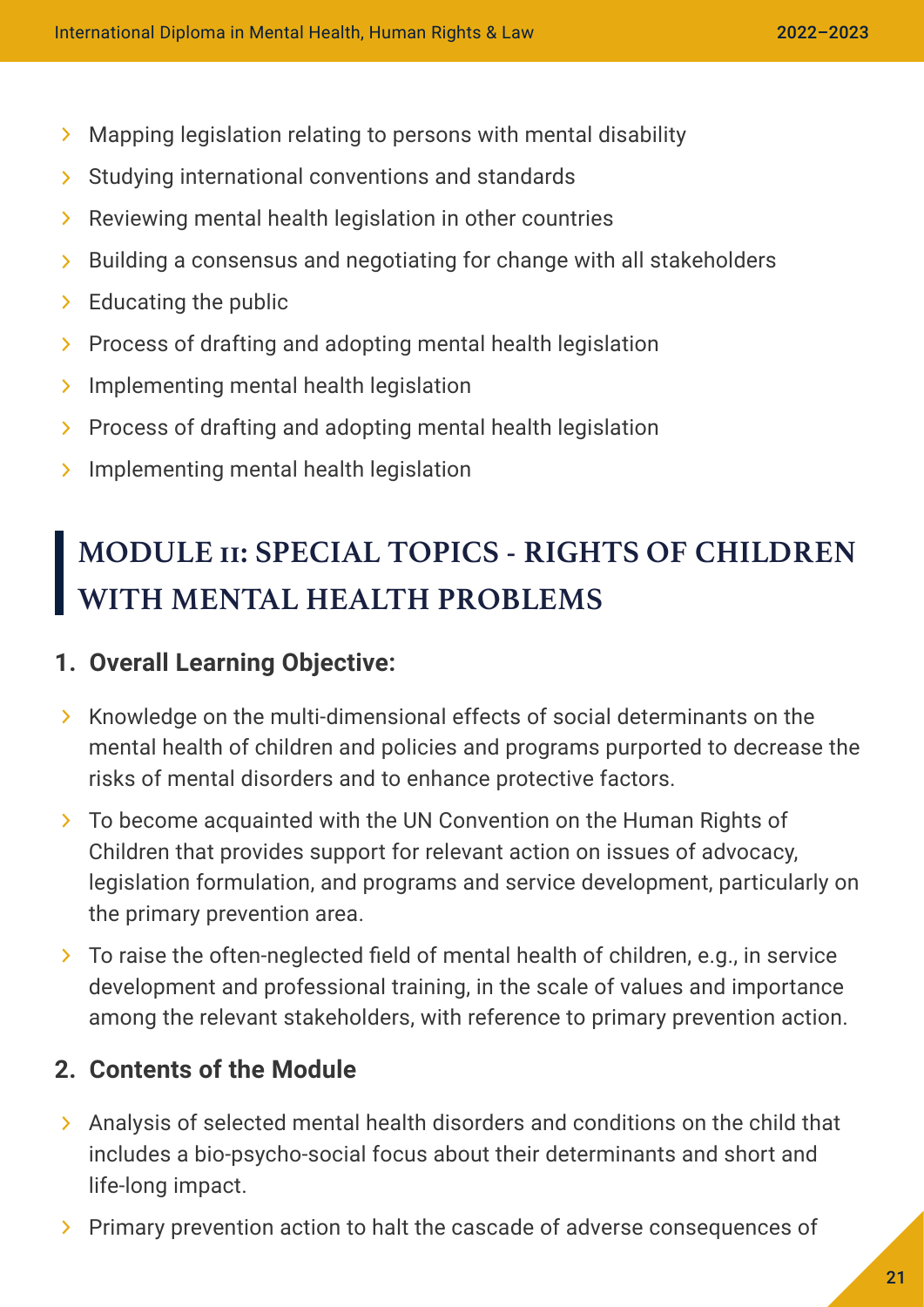child abuse, and of early exposure to poverty and reduced cognitive and social stimulation.

> The UN Convention on the Human Rights of Children comprehensively addresses human rights in relationship to mental health needs of the children and families thus providing the intersectoral platform for their safeguard through legislation, policy and programs, including training and mental health literacy.

### **MODULE 12: Special Topics – Rights of People with Mental Disability during Humanitarian Emergencies:**

#### **1. Overall Learning Objective:**

- To develop an understanding of specific needs of people with mental disability during humanitarian emergencies.
- To gain an overview knowledge of available international instruments (Laws, minimum response standards and Interagency guidelines) to protect and promote rights of people with mental disability during humanitarian emergencies.

#### **2. Contents of the Module**

- **> Psychological and Social Aspects of Emergencies.**
- **International Human Rights Law and International Humanitarian Law and their** relevance to people with mental disability in of humanitarian emergencies.
- International standards to protect and promote the rights of people with mental disability during emergencies.

### **TEACHING METHODS**

This year, due to Covid-19, the entire course will be conducted **ONLINE.** The online teaching includes lectures, workshops, small group discussions, screening of documentaries and presentations by students and faculty.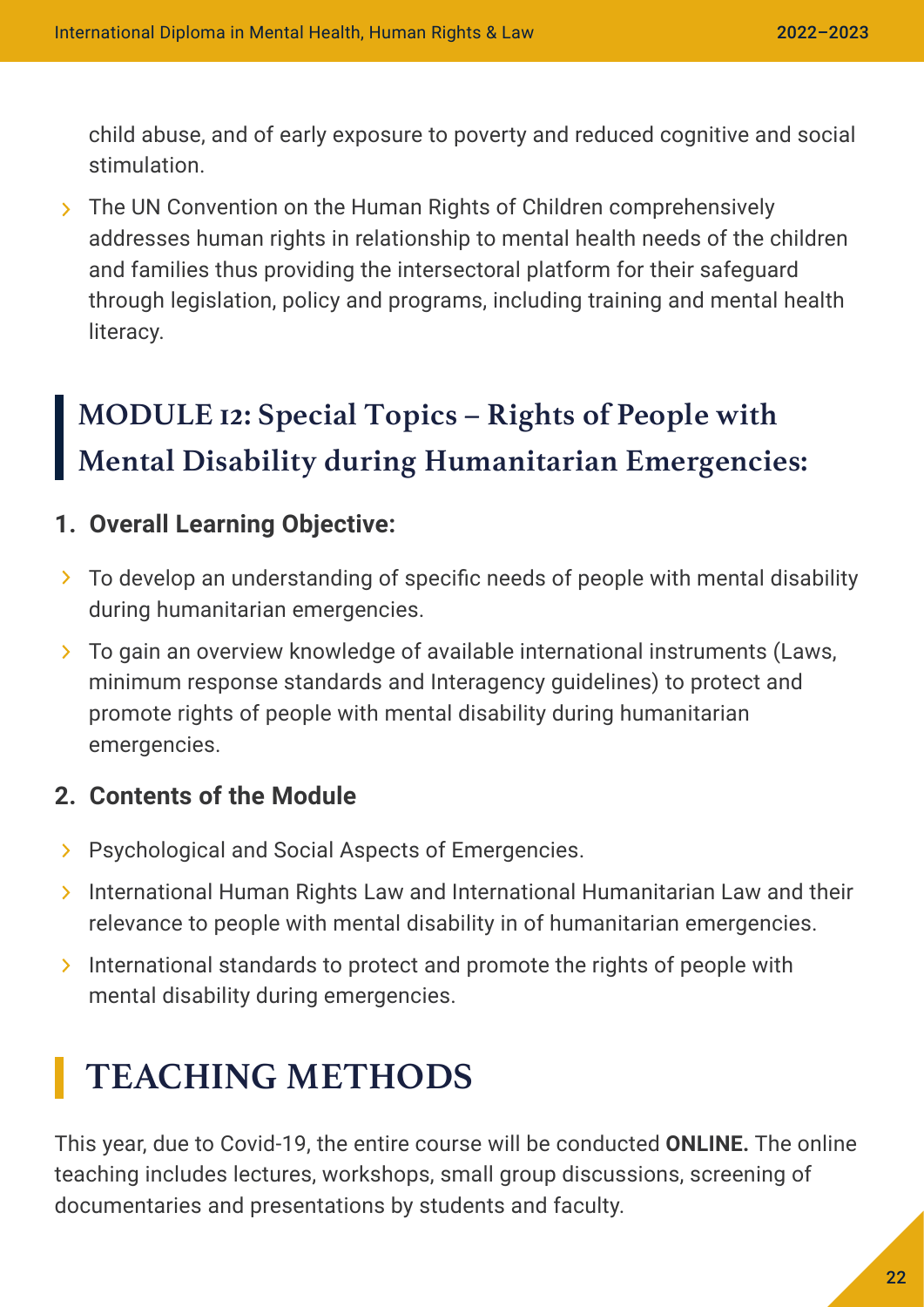### **ELIGIBILITY**

Minimum graduate qualification from any recognized university in any of the following subjects: Law, Medicine or Psychiatry, Nursing, Psychology, Social Work or other Social Science, Natural Science disciplines. The Course Organizers wish to encourage persons with mental disabilities and families/ caregivers to take part in this course, as they are critical to the reformation process and can be effective advocates for change. Hence the minimum qualification for persons with mental disabilities and families/ caregivers will be a graduate qualification in any discipline from a recognized university.

The selection of students is based on the experience and statement of purpose submitted by the student. Priority is given to students who are likely to be able to immediately influence the field of human rights of people with mental health issues and law/policy in their own countries.

### **ASSESSMENT / EXAMINATION**

For award of the Diploma: At the end of the Diploma course, the students will be assessed on the following headings:

- Online Assignments
- Quizzes
- > Project
- Viva Voce Exams

### **FACULTY**

The Diploma has an international renowned teaching faculty drawn from various organizations around the world.

**Abhijit Nadkarni** Is an addictions psychiatrist conducting research aimed at developing and evaluating interventions for alcohol use disorders in low resource settings. Having completed his medical degree and a specialized degree in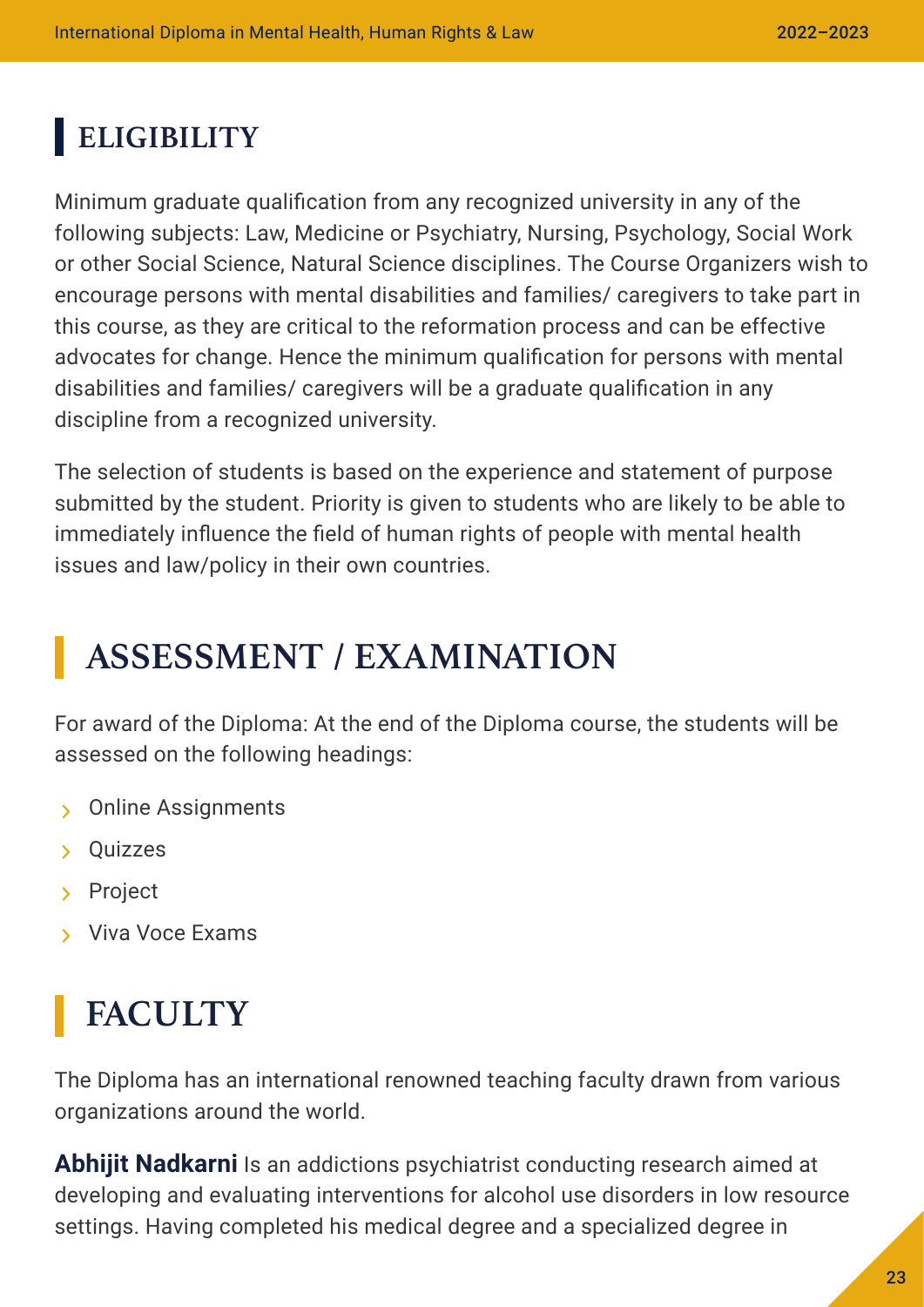psychiatry in Goa (India); he further pursued his post graduate training in General Adult and Addictions Psychiatry under the South London and Maudsley training scheme in UK, and later completed his Masters in Mental Health Services Research from the Institute of Psychiatry at King's College London and PhD from LSHTM.

His research interests encompass global mental health, and particularly alcohol use disorders. A lot of his work is based out of Sangath, a research NGO in Goa, India where he started and lead the Addictions Research Group.

Finally, he has also been actively involved in the capacity building of mental health researchers and lay health workers. He teaches on the Leadership in Mental Health course, which he coordinated in Sangath. He teaches on the same course hosted in Egypt by the World Health Organisation-Eastern Mediterranean Region Office; and for the Pacific Island Nations in Australia. Over the past few years, He has trained and supervised lay health workers in community-based mental health care in several parts of India, Chitwan and Kathmandu in Nepal, and in Kenya.

**Caroline Kim** has an M.Sc. and a B.Sc. from McGill University where she studied psychiatric genetics and has published in several journals including the American Journal of Psychiatry. She holds her LL.B. in common law and B.C.L. in civil laws from McGill University, where she continued to study mental health in the context of human rights and the law. She is a recipient of the Hans Hermann Oppenheimer Scholarship in International Law and was an editor of the McGill Law Journal. Her experience in public health and law includes work on legal matters for the Ministry of Health and Long-Term Care (Ontario). Caroline has diverse experience working in human rights and legal aid organizations both domestically and internationally. She was a litigation lawyer for the Barbra Schlifer Commemorative Clinic, a unique clinic which provides both psycho-social and legal services to women survivors of domestic violence, and an international volunteer at the Women and Law in Southern Africa (WLSA) Research and Educational Trust, in Malawi. She is currently employed at Miller Thomson LLP, a Canadian national law firm.

**Charlene Sunkel** is a leading South African voice for the rights of people with mental health problems. She works for the South African Federation for Mental Health as Program Manager for Advocacy and Development where she manages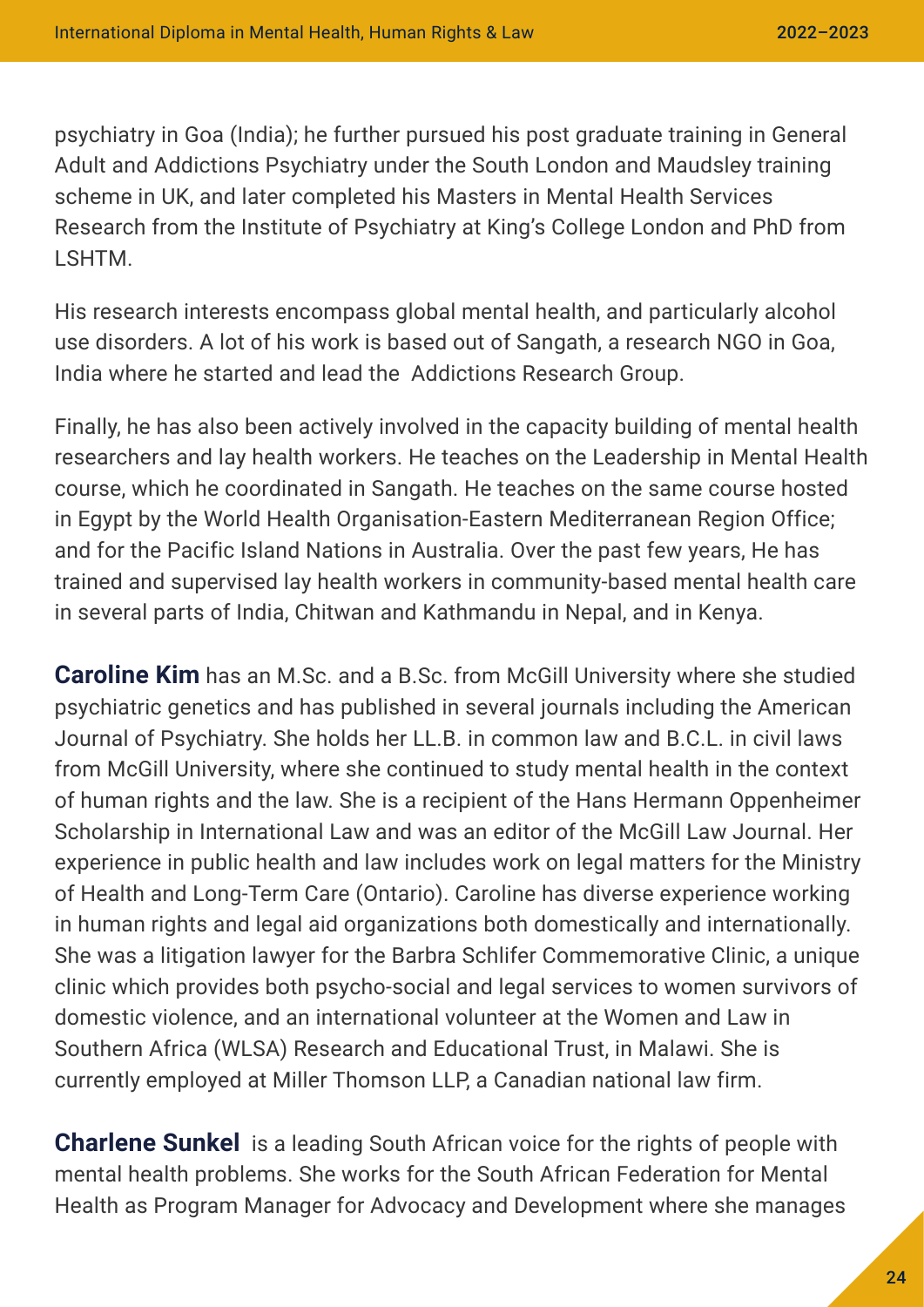the South African Mental Health Advocacy Movement. She authored several papers from a service user's perspective. She has written and produced theatre plays and a short feature film on mental disorders – to raise public awareness. Ms Sunkel had been involved in the review and drafting of various policies and legislation in South Africa and provided technical assistance to international mental health related reports and documents. She serves on several national and international boards and committees, including: Editorial Advisory Board of the Lancet Psychiatry; Presidential Working Group on Disability; Ministerial Advisory Committee on Mental Health; Disability Empowerment Concerns Trust; Mental Health and Human Rights FGIP; Rural Mental Health Campaign; and amongst others. Ms Sunkel is also the Principal Coordinator for the Movement for Global Mental Health. Ms Sunkel was diagnosed with schizophrenia in 1991 which led to her passion for mental health advocacy and human rights, where she received a few awards for her work. Ms Sunkel's research interests revolves around mental health care users' perspectives on mental health service delivery and interventions, stigma and discrimination, empowerment of mental health care users, the implementation of relevant policies and legislation, human rights and relevant topics that directly impacts on the mental health and wellbeing of mental health care users. Much of her interests focus on the upscaling of mental health care and services globally and the move towards deinstitutionalization. Titles of her publications include: Empowerment and Partnership in Mental Health (The Lancet Series on Global Mental Health), Mental Health Services – Where do we go from here? (The Lancet Psychiatry), Shortage of Psychiatric Medications in South Africa (The Lancet Psychiatry), Empowerment and Collaboration in Mental Health (Journal of Pioneering Medical Science), A service user's perspective on Excess Mortality in Persons with Severe Mental Disorders (World Psychiatry). Ms Sunkel is currently involved in The Lancet Commission on Global Mental Health, both as an advisory group member and commissioner.

**Dovile Juodkaite** is a lawyer. She graduated from the Law Faculty of Vilnius University in 1998, and further on continued her professional training as a scholar at the Columbia University School of Law (2001-2002), in the Public Interest Law Initiative program, focusing on mental health law and human rights of people with mental disabilities. Later D. Juodkaite participated in an Open Society institute Centre for Policy studies, International Policy fellowship program (2004-2005) and under the Public Health, Mental disability Advocacy Program (MDAP) completed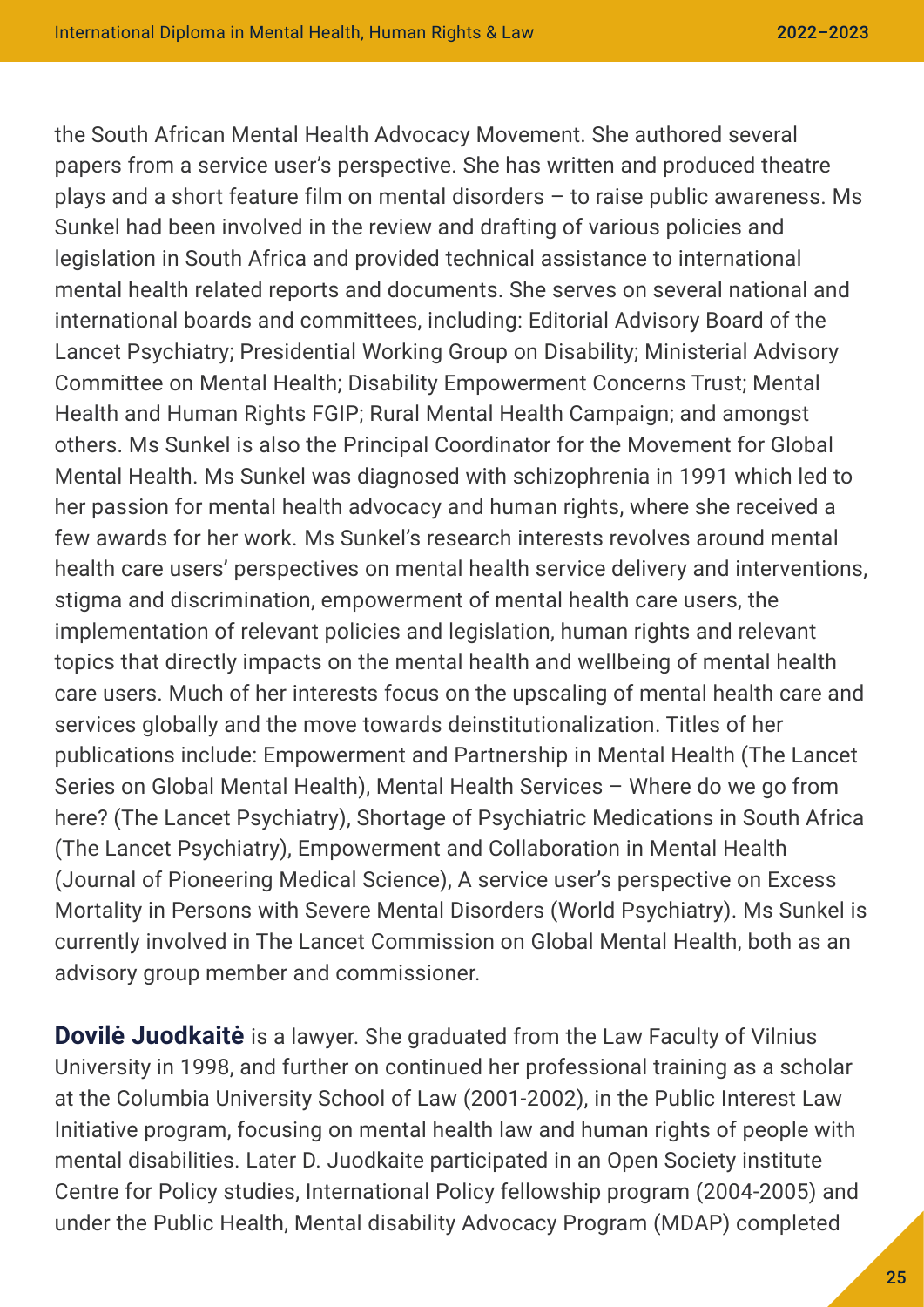the research on the topic "Lithuanian Mental Health Policy: shifting from deinstitutionalization towards community integration". In 2010-2011-year, D. Juodkaite have completed and received International Diploma in Mental Health Law and Human Rights, organized by Indian Law Society in collaboration with World Health Organisation. Since 2002, D. Juodkaite is actively working in Lithuanian NGO sector, focusing on human rights and disability. During this period as a lawyer and expert she was involved in various international and national projects related to such areas as: human rights and disability, discrimination on the grounds of disability, mental health care, policy and law, guardianship issues and overall social integration of people with mental health problems and intellectual disabilities. Throughout her work she was involved in promoting CRPD, OPCAT and other international documents enhancing rights of persons with disabilities in Lithuania. She actively participated in development and reforming of national legislation, related to social and health care systems for persons with disabilities, safeguarding their interests and right. Provided trainings, gave lectures and consultancy on the issues of rights of persons with disabilities. In 2006-2012 years D. Juodkaite took a position of the director of NGO "Global initiative on psychiatry", Vilnius office. Since June 2013 she became the president of Lithuanian Disability Forum – umbrella organisation for disability NGOs in Lithuania. April 2013-December 2016 she was public consultant to Prime Minister of Lithuania on disability issues. Since August 2016 she became Faculty member in International Master on Mental Health Policy and Service Organization, the Lisbon Institute of Global Mental Health.

In 2017, she was an Expert on the National WHO QualityRights Assessment Team at World Health Organization for human rights monitoring in social and medical closed type institutions (social care homes, psychiatric hospitals, etc.) in Lithuania.

**Fahmy Hanna** a qualified medical doctor and psychiatrist from Egypt, he received his post graduate certificates and trainings in Egypt, UK, India and Italy. Dr Hanna has more than a decade of experience in mental health services and its development in low- and middle-income settings. He most recently has served at the WHO office in Damascus /Syria as a Technical officer on mental health during the current crisis in the country. He previously worked at the WHO office in Libya from 2011 to 2014 as a mental health advisor providing technical support for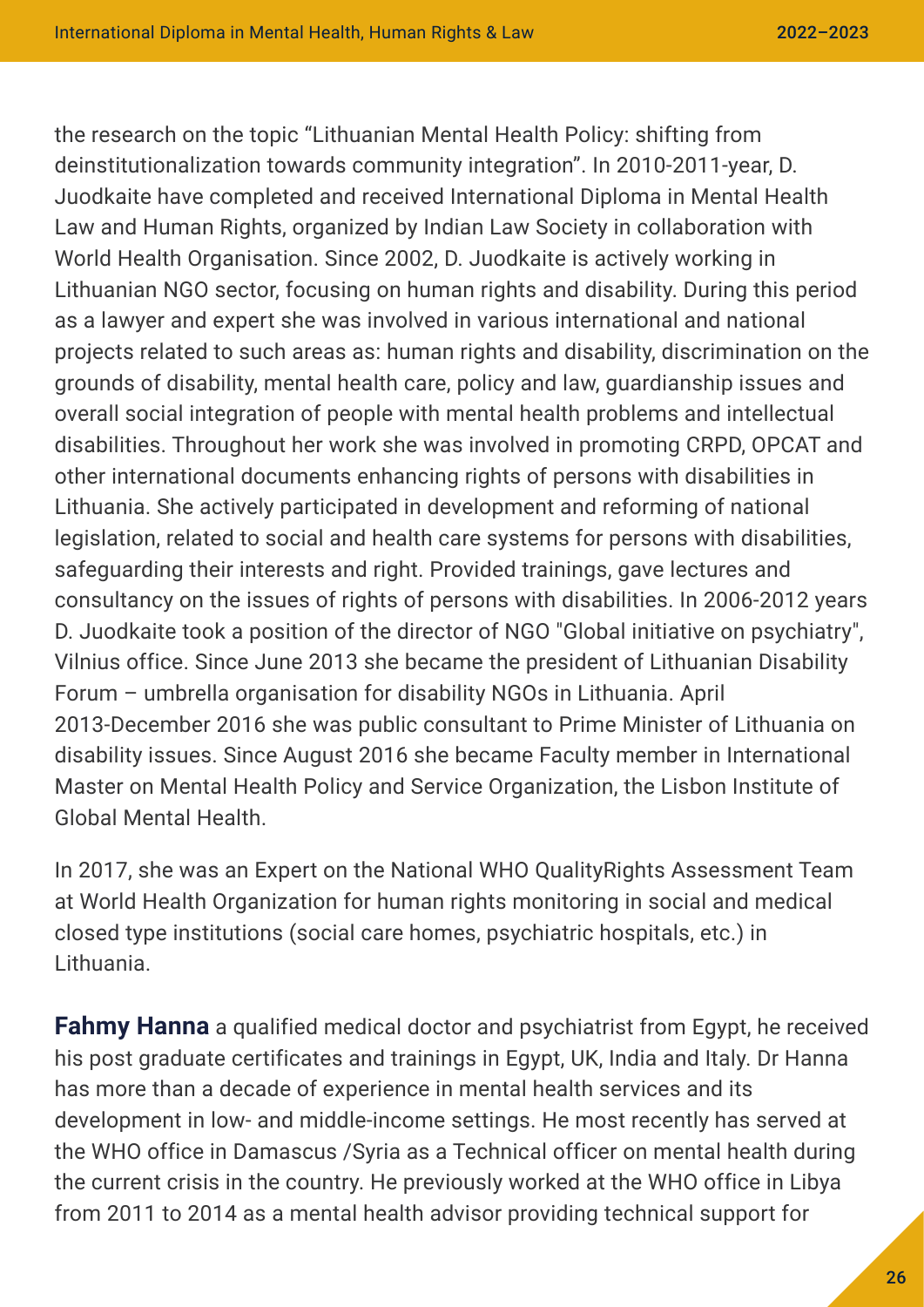designing and implementing a successful scale up program for mental health and psychosocial services during the conflict and in the post conflict phase. He also served at WHO EMRO office as Technical officer on mental health and substance abuse during 2010-2011 with a focus in his work on mental health of Displaced Iraqis in the region. Dr Hanna, during his career, had visited and provided technical consultations for a wide range of programs on mental health and health of special groups with different donor agencies, Academic institutes, UN and NGOs in many countries including Egypt, Palestine, Lebanon, Sri Lanka, Iran, Tunisia, Saudi Arabia and Jordan. Before this, he also served in several strategic positions at the Mental Health Department at Ministry of health in Egypt and supported the development and implementation of the national mental health information system and the national advocacy campaign for people with mental disabilities in Egypt.

**Itzhak Levav** is currently professor of the Department of Community Mental Health, Haifa University, Haifa, Israel; Doctor Honoris Causa of the National University of Cordoba, Argentina; Honorary Professor of the University Cayetano Heredia, Peru; and member of the panel of experts on mental health, World Health Organization. He received honors from different organizations. Dr Levav was previously the Regional Advisor for Mental Health at PAHO/WHO. He has a vast experience in the Americas in the re-organization of services and mental health policy and plan development. Dr Levav has also numerous research publications in he field of psychiatric epidemiology and social psychiatry. He edited seven books on mental health issues.

**Jaya Sagade** was the Vice Principal and Associate Professor at the ILS Law College, Pune. She retired from then law college two years back. She also heads Centre for Women's studies at Indian Law Society. Her areas of interest are Gender and the law, Family Law, Human Rights and Right to health.

**Jasmine Kalha** Programme Manager & Research Fellow. Jasmine is trained in social work from a gender perspective from Tata Institute of Social Sciences, Mumbai, and has an MPhil in Sociology from the Delhi School of Economics, Delhi University. She has worked on implementing innovative research interventions at scale for mental health and human rights in low resource settings since 2014. She co-leads the scale-up and implementation of Atmiyata, a large rural community-led intervention to reduce mental health care and social care gap. She leads the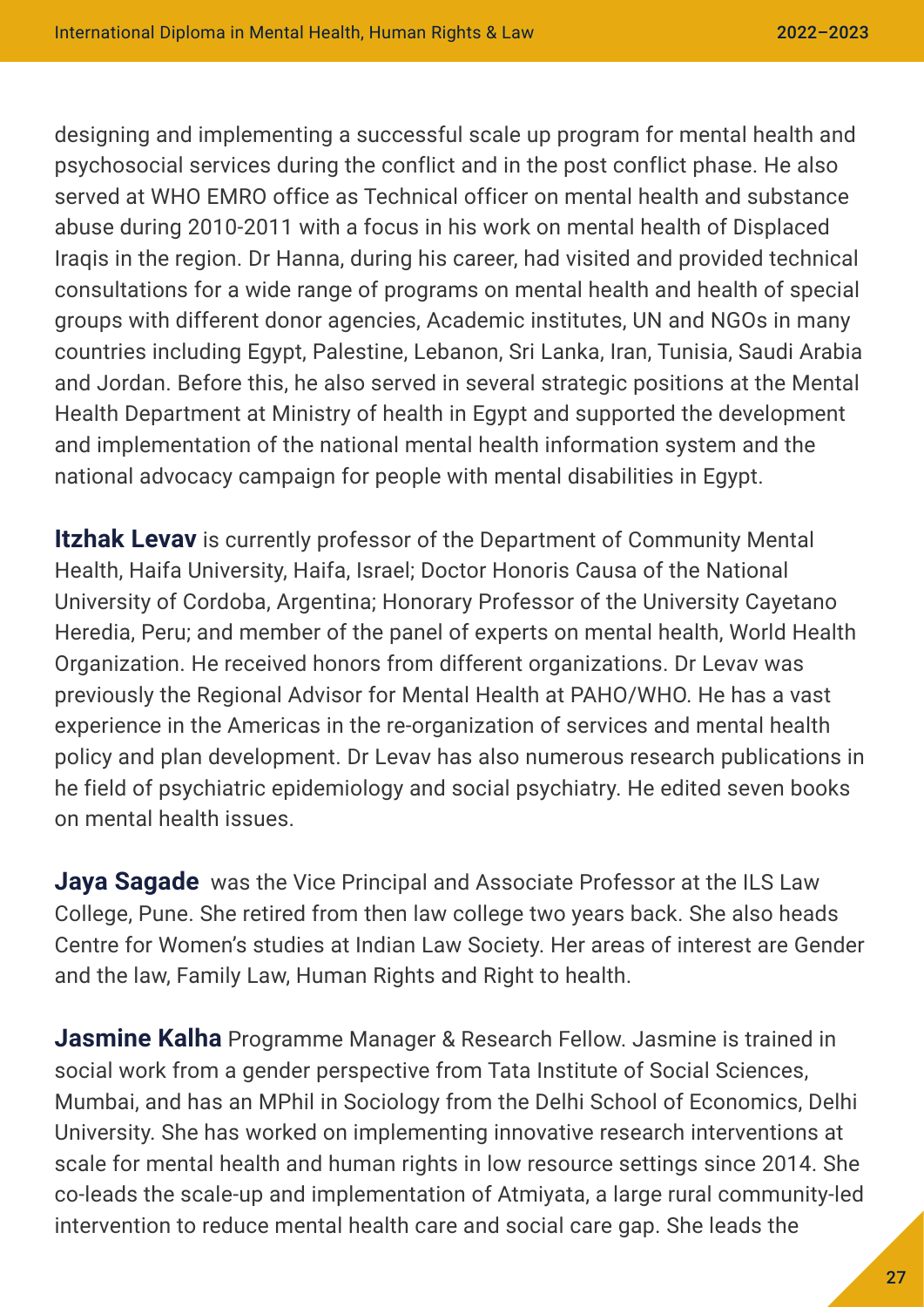UPSIDES (peer support) project in Gujarat and is involved with the capacity building core of SPIRIT (suicide prevention). She has also co-led projects on recovery and mental health in India. Previously, Jasmine worked on health systems reform through WHO's QualityRights (QR), Gujarat. She continues to provide consultancy services to other LMICs for the implementation of QR, and provides mentorship on the programme's e-learning platform.

**Jana Offergeld** is a Social Pedagogue and an alumna of the International Diploma on Mental Health Law and Human Rights from Germany. Her research focuses on human rights, disability, mental health and social justice. Jana has recently completed her PhD on article 12 of the UN Convention on the Rights of Persons with disabilities (UN CRPD), conducting a participatory study on legal capacity and supported decision-making in collaboration with Mensch zuerst e.V. (People First Germany). Since 2021, Jana works at the German Institute for Human Rights, the national monitoring body for the UN CRPD. She is an advisory board member of the Bochum Center for Disabilitiy Studies, an editorial board member of the Journal on Disability and International Development and a freelance lecturer conducting capacity building workshops for people with disabilities and professionals in the mental health and social sector on legal capacity, inclusion and other human rights related issues.

**Kaustubh Joag** is a consultant psychiatrist, Senior Research Fellow at the Centre, and a project co-lead for Atmiyata. He has worked on Atmiyata since its inception: first, as Co-principal Investigator through its proof-of-concept stage and then as Principal Investigator for the transition-to-scale stage. He also leads the social franchise model for this project in partnership with MAVIM. Additionally, Kaustubh coordinates the Centre's International Diploma in Mental Health, Human Rights & Law.

**Maitreyi Misra** is a founding member of Project 39A, a criminal justice research and litigation centre at the National Law University Delhi. She heads Project 39A's work on mental health and criminal justice along with leading the death penalty mitigation team. Maitreyi graduated in law from Symbiosis Law School, Pune and holds a Masters in Law from New York University. She has also worked with Mr. Anand Grover (Senior Advocate, Supreme Court of India), in his capacity as the UN Special Rapporteur on the right to health.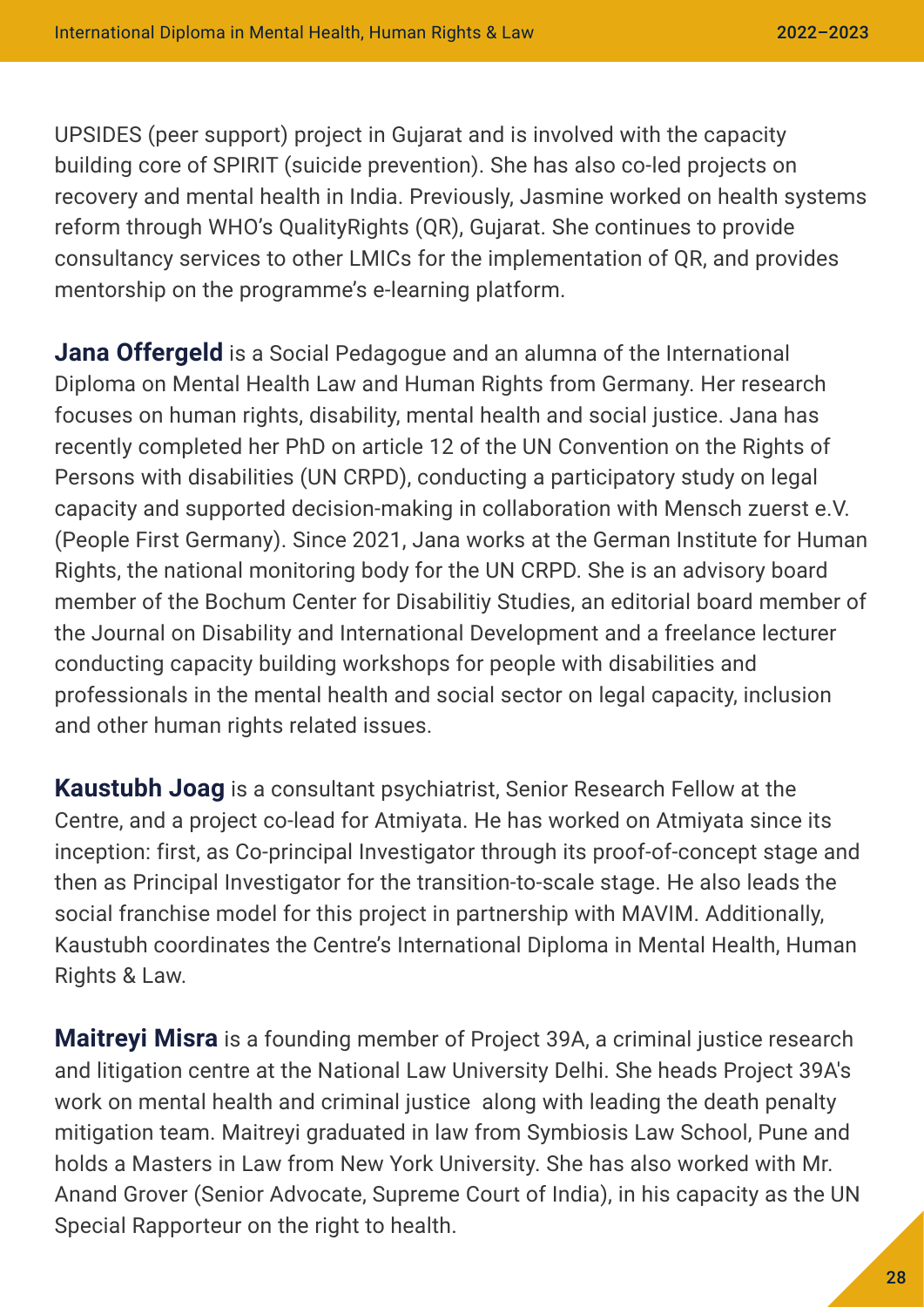Maitreyi is the lead author of Project 39A's report, 'Deathworthy| A Mental Health Perspective of the Death Penalty'.

**Michelle Funk** has global responsibility for the work in mental health policy, planning, service development, human rights and legislation at the World Health Organization, Geneva. Through her work over the last 15 years, she has led the development of a normative framework and key tools in these areas. Dr Funk leads the WHO QualityRights initiative which engages with a growing network of stakeholders including mental health professionals, civil society groups, and government representatives in order to promote a human based approach in mental health through policy, service development and training initiatives in countries.

**Melvyn Freeman** is a consultant on public mental health and NCDs. A clinical psychologist by training, he has been involved in public health policy and legislation as well as health advocacy for over 35 years as researcher, activist, developer and implementer. Until 2018, he was Chief Director for Non-communicable Diseases at the National Department of Health in South Africa, and from 1996 to 2002 was the Director of Mental Health and Substance Abuse. He is an expert advisor to the World Health Organization and as a consultant to them was responsible for writing numerous WHO documents on mental health policy and legislation as well as developing education materials. He has held research and consultancy positions (including with the Human Sciences Research Council and the WHO) and published extensively on matters of public health including health systems and services, mental health and HIV, youth mental health, community care and human rights. Melvyn has held positions of visiting professor at the Universities of the Witwatersrand and Stellenbosch and is currently Professor extraordinaire at Stellenbosch.

**Natalie Drew** is a Technical Officer with the Mental Health Policy and Service Development team at the World Health Organization. As part of her work, she supports countries to reform national policies, plans and laws in line with the UN Convention on the Rights of Persons with Disabilities and other international human rights standards. In addition, she oversees the WHO Quality Rights Project, which, among other things, supports countries to assess and improve quality and human rights conditions in mental health services, and builds capacity among key national stakeholders to understand and promote the rights of people with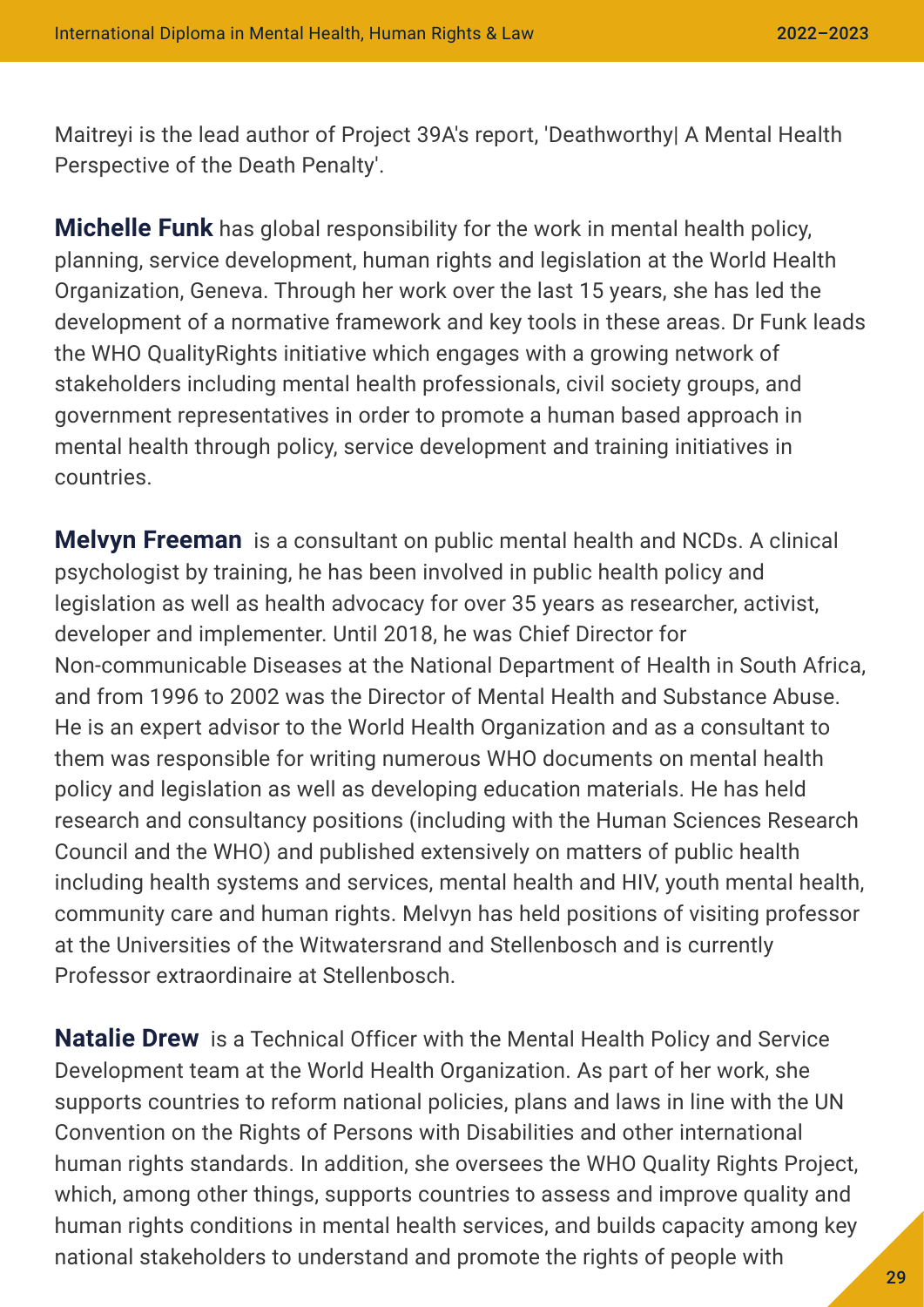psychosocial, cognitive and intellectual disabilities.

**Oliver Lewis** is an Executive Director of the Mental Disability Advocacy Centre (www.mdac.info), an international human rights organization headquartered in Budapest, Hungary. Oliver joined MDAC at its inception in 2002 as Legal Director and has been Executive Director since September 2006. Oliver has an LLB(Hons) in Laws from the London School of Economics and Political Science (LSE), an MA in Medical Ethics and Law from King's College, London, and a Master of Public Administration (MPA) from the Open University Business School. He is a Fellow of the Institute of Leadership and Management (FinstLM). He is a recurrent Visiting Professor at the Legal Studies Department, Central European University in Budapest where he teaches "Mental Disability Law and Advocacy" to postgraduate human rights students. Oliver is a member of the Bar of England and Wales and is an Associate Member of the human rights barristers' set Doughty Street Chambers, London. He serves on the editorial board of the European Yearbook on European Disability Law and his publications address human rights, international law and disability.

**Soumitra Pathare (Course Co-ordinator)** is the Director at the Centre for Mental Health Law & Policy, Pune and Adjunct Professor at the Centre for Disability Law and Policy, National University of Ireland, Galway (NUI, Galway). He has worked as a WHO consultant in various countries like Eritrea, Indonesia, Lesotho, Samoa, and Vanuatu, assisting them in developing mental health policy and drafting and implementing mental health legislation. He has also assisted the Ministry of Health, Government of India, in drafting new mental health legislation. He was a member of the Policy Group appointed by the Ministry of Health and Family welfare, Government of India, to draft a new national mental health policy for India. He is a member of the International Advisory Board of the International Journal of Social Psychiatry.

**Sylvester Katontoka,** a Consumer, Founder and President of Mental Health Users Network of Zambia (MHUNZA) was diagnosed with Depression in 1996. In 1998, started working for the promotion of a society free from stigma and discrimination, the full participation of Consumers in mental health, fighting poverty, and promoting and enhancing the human rights of persons with mental health problems. Since 1998, he has been involved in mental health activism and